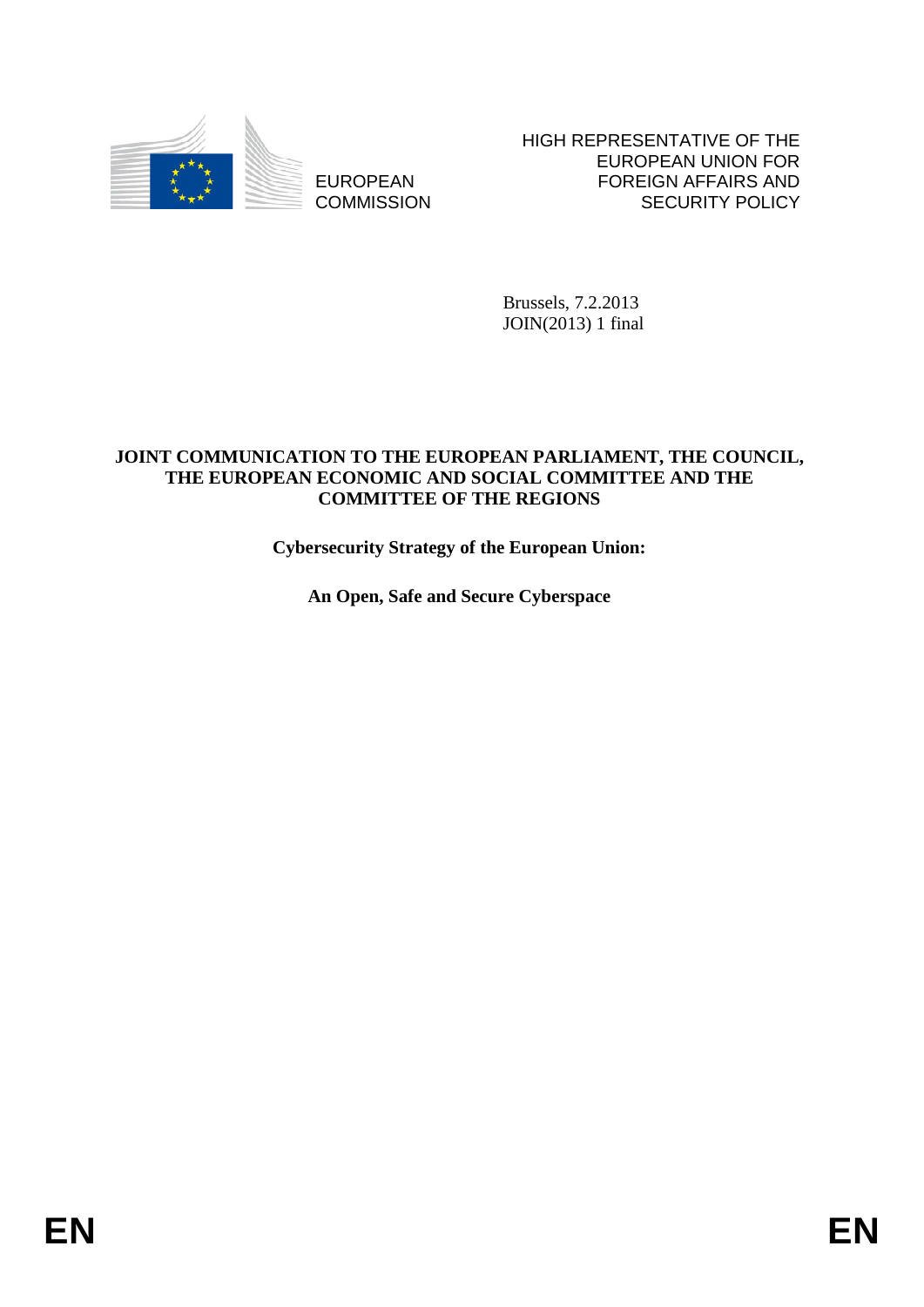#### **JOINT COMMUNICATION TO THE EUROPEAN PARLIAMENT, THE COUNCIL, THE EUROPEAN ECONOMIC AND SOCIAL COMMITTEE AND THE COMMITTEE OF THE REGIONS**

#### **Cybersecurity Strategy of the European Union:**

### **An Open, Safe and Secure Cyberspace**

#### **1. INTRODUCTION**

#### **1.1. Context**

Over the last two decades, the Internet and more broadly cyberspace has had a tremendous impact on all parts of society. Our daily life, fundamental rights, social interactions and economies depend on information and communication technology working seamlessly. An open and free cyberspace has promoted political and social inclusion worldwide; it has broken down barriers between countries, communities and citizens, allowing interaction and sharing of information and ideas across the globe; it has provided a forum for freedom of expression and exercise of fundamental rights, and empowered people in their quest for democratic and more just societies - most strikingly during the Arab Spring.

For cyberspace to remain open and free, the same norms, principles and values that the EU upholds offline, should also apply online. Fundamental rights, democracy and the rule of law need to be protected in cyberspace. Our freedom and prosperity increasingly depend on a robust and innovative Internet, which will continue to flourish if private sector innovation and civil society drive its growth. But freedom online requires safety and security too. Cyberspace should be protected from incidents, malicious activities and misuse; and governments have a significant role in ensuring a free and safe cyberspace. Governments have several tasks: to safeguard access and openness, to respect and protect fundamental rights online and to maintain the reliability and interoperability of the Internet. However, the private sector owns and operates significant parts of cyberspace, and so any initiative aiming to be successful in this area has to recognise its leading role.

Information and communications technology has become the backbone of our economic growth and is a critical resource which all economic sectors rely on. It now underpins the complex systems which keep our economies running in key sectors such as finance, health, energy and transport; while many business models are built on the uninterrupted availability of the Internet and the smooth functioning of information systems.

By completing the Digital Single Market, Europe could boost its GDP by almost  $\epsilon$ 500 billion  $a$  year<sup>1</sup>; an average of  $\epsilon 1000$  per person. For new connected technologies to take off, including e-payments, cloud computing or machine-to-machine communication<sup>2</sup>, citizens will need trust and confidence. Unfortunately, a 2012 Eurobarometer survey<sup>3</sup> showed that almost a third of Europeans are not confident in their ability to use the internet for banking or purchases. An overwhelming majority also said they avoid disclosing personal information

 $\frac{1}{1}$  $\frac{1}{2}$  http://www.epc.eu/dsm/2/Study\_by\_Copenhagen.pdf

For example, plants embedded with sensors to communicate to the sprinkler system when it is time for  $t$  them to be watered.<br> $\frac{3}{2012}$  Special Europe

 <sup>2012</sup> Special Eurobarometer 390 on Cybersecurity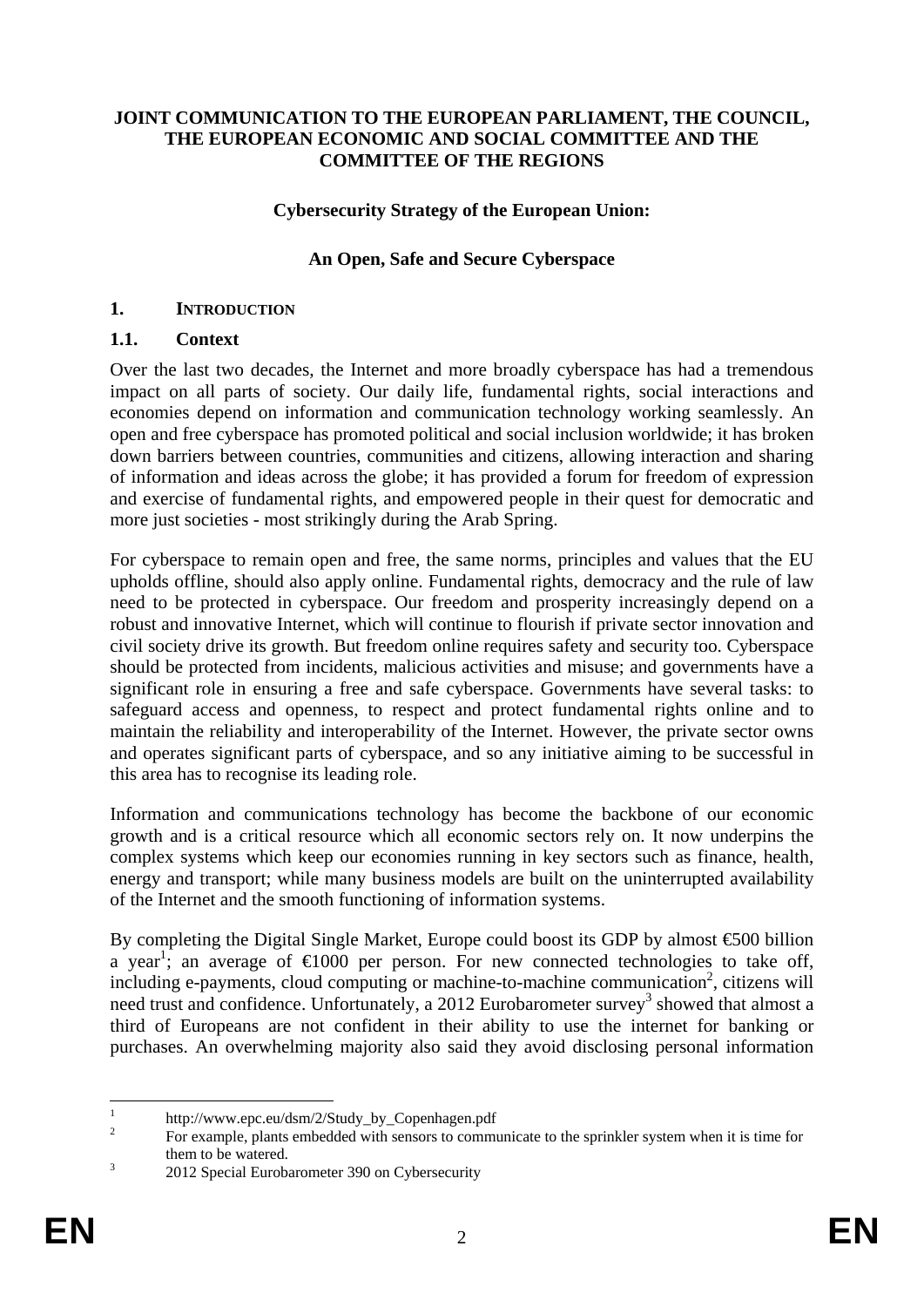online because of security concerns. Across the EU, more than one in ten Internet users has already become victim of online fraud.

Recent years have seen that while the digital world brings enormous benefits, it is also vulnerable. Cybersecurity<sup>4</sup> incidents, be it intentional or accidental, are increasing at an alarming pace and could disrupt the supply of essential services we take for granted such as water, healthcare, electricity or mobile services. Threats can have different origins including criminal, politically motivated, terrorist or state-sponsored attacks as well as natural disasters and unintentional mistakes.

The EU economy is already affected by cybercrime<sup>5</sup> activities against the private sector and individuals. Cybercriminals are using ever more sophisticated methods for intruding into information systems, stealing critical data or holding companies to ransom. The increase of economic espionage and state-sponsored activities in cyberspace poses a new category of threats for EU governments and companies.

In countries outside the EU, governments may also misuse cyberspace for surveillance and control over their own citizens. The EU can counter this situation by promoting freedom online and ensuring respect of fundamental rights online.

All these factors explain why governments across the world have started to develop cybersecurity strategies and to consider cyberspace as an increasingly important international issue. The time has come for the EU to step up its actions in this area. This proposal for a Cybersecurity strategy of the European Union, put forward by the Commission and the High Representative of the Union for Foreign Affairs and Security Policy (High Representative), outlines the EU's vision in this domain, clarifies roles and responsibilities and sets out the actions required based on strong and effective protection and promotion of citizens' rights to make the EU's online environment the safest in the world.

# **1.2. Principles for cybersecurity**

The borderless and multi-layered Internet has become one of the most powerful instruments for global progress without governmental oversight or regulation. While the private sector should continue to play a leading role in the construction and day-to-day management of the Internet, the need for requirements for transparency, accountability and security is becoming more and more prominent. This strategy clarifies the principles that should guide cybersecurity policy in the EU and internationally.

# **The EU's core values apply as much in the digital as in the physical world**

The same laws and norms that apply in other areas of our day-to-day lives apply also in the cyber domain.

 $\frac{1}{4}$  Cyber-security commonly refers to the safeguards and actions that can be used to protect the cyber domain, both in the civilian and military fields, from those threats that are associated with or that may harm its interdependent networks and information infrastructure. Cyber-security strives to preserve the availability and integrity of the networks and infrastructure and the confidentiality of the information contained therein.

Cybercrime commonly refers to a broad range of different criminal activities where computers and information systems are involved either as a primary tool or as a primary target. Cybercrime comprises traditional offences (e.g. fraud, forgery, and identity theft), content-related offences (e.g. on-line distribution of child pornography or incitement to racial hatred) and offences unique to computers and information systems (e.g. attacks against information systems, denial of service and malware).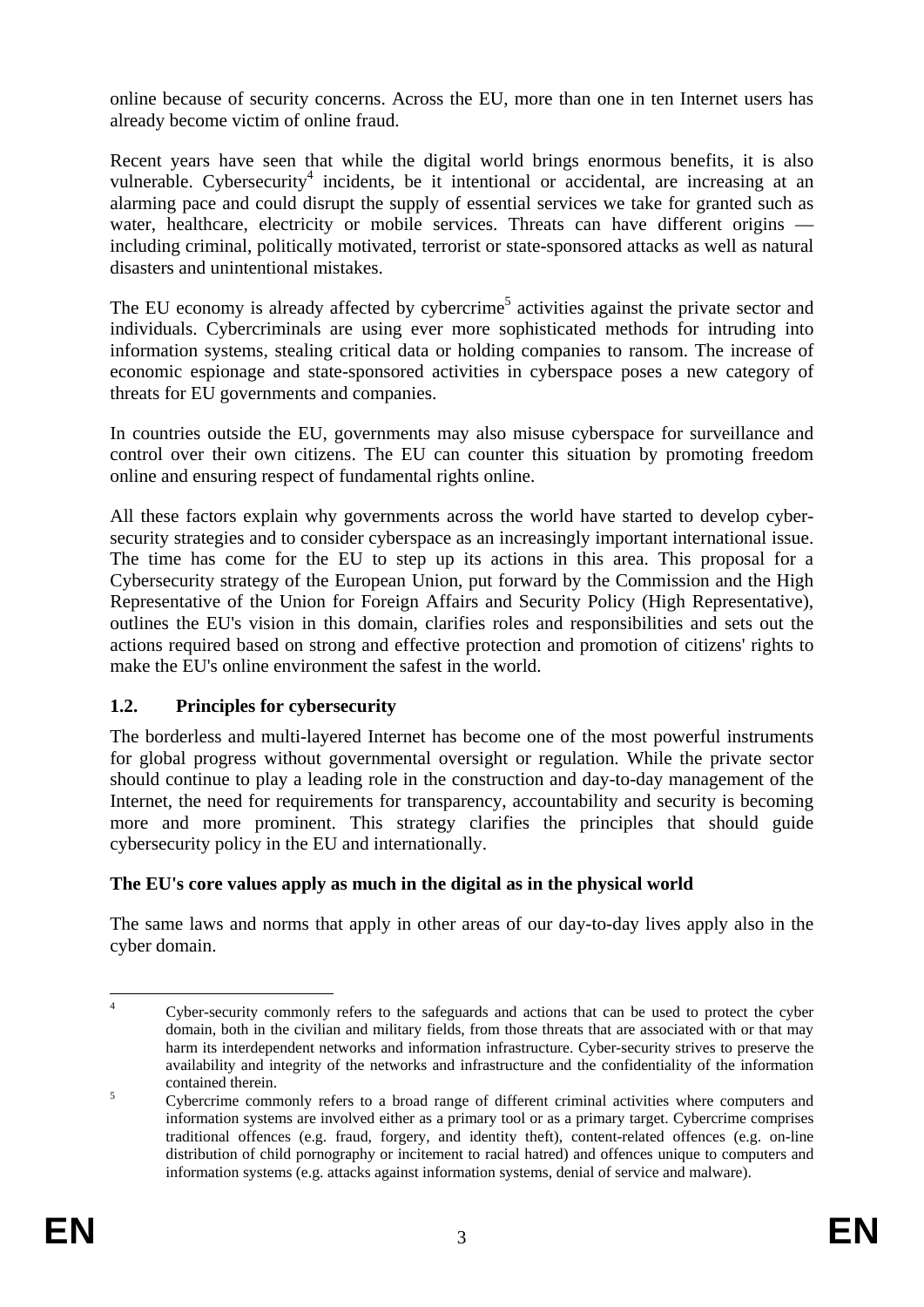### **Protecting fundamental rights, freedom of expression, personal data and privacy**

Cybersecurity can only be sound and effective if it is based on fundamental rights and freedoms as enshrined in the Charter of Fundamental Rights of the European Union and EU core values. Reciprocally, individuals' rights cannot be secured without safe networks and systems. Any information sharing for the purposes of cyber security, when personal data is at stake, should be compliant with EU data protection law and take full account of the individuals' rights in this field.

### **Access for all**

Limited or no access to the Internet and digital illiteracy constitute a disadvantage to citizens, given how much the digital world pervades activity within society. Everyone should be able to access the Internet and to an unhindered flow of information. The Internet's integrity and security must be guaranteed to allow safe access for all.

### **Democratic and efficient multi-stakeholder governance**

The digital world is not controlled by a single entity. There are currently several stakeholders, of which many are commercial and non-governmental entities, involved in the day-to-day management of Internet resources, protocols and standards and in the future development of the Internet. The EU reaffirms the importance of all stakeholders in the current Internet governance model and supports this multi-stakeholder governance approach<sup>6</sup>.

#### **A shared responsibility to ensure security**

The growing dependency on information and communications technologies in all domains of human life has led to vulnerabilities which need to be properly defined, thoroughly analysed, remedied or reduced. All relevant actors, whether public authorities, the private sector or individual citizens, need to recognise this shared responsibility, take action to protect themselves and if necessary ensure a coordinated response to strengthen cybersecurity.

#### **2. STRATEGIC PRIORITIES AND ACTIONS**

The EU should safeguard an online environment providing the highest possible freedom and security for the benefit of everyone. While acknowledging that it is predominantly the task of Member States to deal with security challenges in cyberspace, this strategy proposes specific actions that can enhance the EU's overall performance. These actions are both short and long term, they include a variety of policy tools<sup>7</sup> and involve different types of actors, be it the EU institutions, Member States or industry.

The EU vision presented in this strategy is articulated in five strategic priorities, which address the challenges highlighted above:

- Achieving cyber resilience
- Drastically reducing cybercrime

 $\frac{1}{6}$  See also COM(2009) 277, Communication from the Commission to the European Parliament and the Council on "Internet Governance: the next steps" 7

The actions related to information sharing, when personal data is at stake, should be compliant with EU data protection law.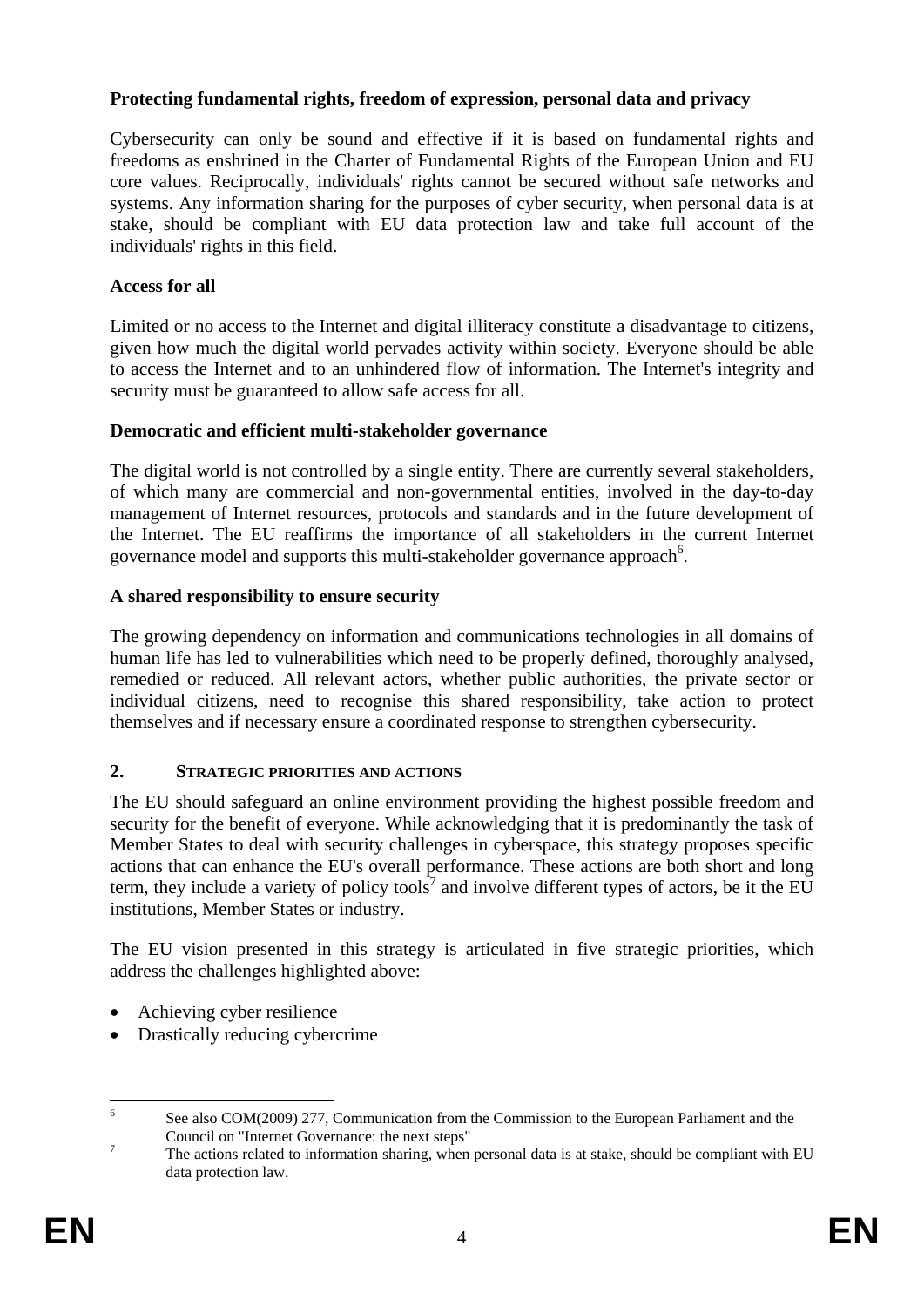- Developing cyberdefence policy and capabilities related to the Common Security and Defence Policy (CSDP)
- Develop the industrial and technological resources for cybersecurity
- Establish a coherent international cyberspace policy for the European Union and promote core EU values

## **2.1. Achieving cyber resilience**

To promote cyber resilience in the EU, both public authorities and the private sector must develop capabilities and cooperate effectively. Building on the positive results achieved via the activities carried out to date<sup>8</sup> further EU action can help in particular to counter cyber risks and threats having a cross-border dimension, and contribute to a coordinated response in emergency situations. This will strongly support the good functioning of the internal market and boost the internal security of the EU.

Europe will remain vulnerable without a substantial effort to enhance public and private capacities, resources and processes to prevent, detect and handle cyber security incidents. This is why the Commission has developed a policy on Network and Information Security (NIS)<sup>9</sup>. The **European Network and Information Security Agency ENISA** was established in  $2004<sup>10</sup>$  and a new Regulation to strengthen ENISA and modernise its mandate is being negotiated by Council and Parliament<sup>11</sup>. In addition, the Framework Directive for electronic communications<sup>12</sup> requires providers of electronic communications to appropriately manage the risks to their networks and to report significant security breaches. Also, the EU data protection legislation<sup>13</sup> requires data controllers to ensure data protection requirements and safeguards, including measures related to security, and in the field of publicly available ecommunication services, data controllers have to notify incidents involving a breach of personal data to the competent national authorities.

Despite progress based on voluntary commitments, there are still gaps across the EU, notably in terms of national capabilities, coordination in cases of incidents spanning across borders, and in terms of private sector involvement and preparedness:. This strategy is accompanied by a proposal for **legislation** to notably:

• establish common minimum requirements for NIS at national level which would oblige Member States to: designate national competent authorities for NIS; set up a wellfunctioning CERT; and adopt a national NIS strategy and a national NIS cooperation plan. Capacity building and coordination also concern the EU institutions: a Computer Emergency Response Team responsible for the security of the IT systems of the EU institutions, agencies and bodies ("CERT-EU") was permanently established in 2012.

 $\frac{1}{8}$  See references in this Communication as well as in the Commission Staff Working Document Impact Assessment accompanying the Commission proposal for a Directive on network and information security, in particular sections  $4.1.4$ ,  $5.2$ , Annex 2, Annex 6, Annex 8, 9

In 2001, the Commission adopted a Communication on "Network and Information Security: Proposal for A European Policy Approach" (COM(2001)298); in 2006, it adopted a Strategy for a Secure Information Society (COM(2006)251). Since 2009, the Commission has also adopted an Action Plan and a Communication on Critical Information Infrastructure Protection (CIIP) (COM(2009)149, endorsed by Council Resolution 2009/C 321/01; and COM(2011)163, endorsed by Council Conclusions

<sup>10299/11)</sup>**.**<br><sup>10</sup> Regulation (EC) No 460/2004<br><sup>11</sup> COM(2010)521. The estimate

 $COM(2010)521$ . The actions proposed in this Strategy do not entail amending the existing or future

mandate of ENISA.<br>
<sup>12</sup> Article 13a&b of Directive 2002/21/EC<br>
<sup>13</sup> Article 17 of Directive 05/46/EC. Articl

<sup>13</sup> Article 17 of Directive 95/46/EC; Article 4 of Directive 2002/58/EC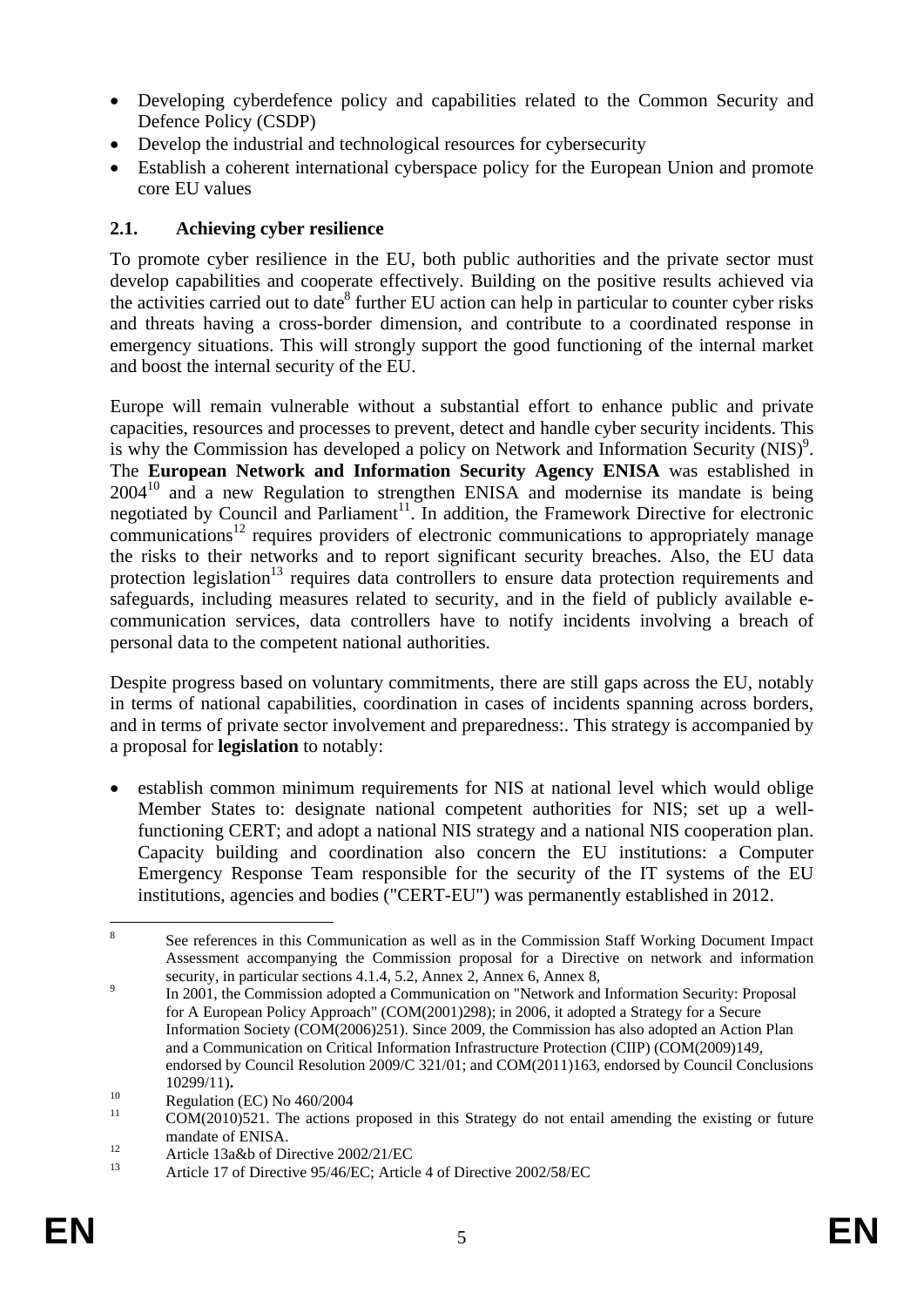- set up coordinated prevention, detection, mitigation and response mechanisms, enabling information sharing and mutual assistance amongst the national NIS competent authorities. National NIS competent authorities will be asked to ensure appropriate EUwide cooperation, notably on the basis of a Union NIS cooperation plan, designed to respond to cyber incidents with cross-border dimension. This cooperation will also build upon the progress made in the context of the "European Forum for Member States  $(EFMS)<sup>14</sup>$ , which has held productive discussions and exchanges on NIS public policy and can be integrated in the cooperation mechanism once in place.
- improve preparedness and engagement of the private sector. Since the large majority of network and information systems are privately owned and operated, improving engagement with the private sector to foster cybersecurity is crucial. The private sector should develop, at technical level, its own cyber resilience capacities and share best practices across sectors. The tools developed by industry to respond to incidents, identify causes and conduct forensic investigations should also benefit the public sector.

However, private actors still lack effective incentives to provide reliable data on the existence or impact of NIS incidents, to embrace a risk management culture or to invest in security solutions. The proposed legislation therefore aims at making sure that players in a number of key areas (namely energy, transport, banking, stock exchanges, and enablers of key Internet services, as well as public administrations) assess the cybersecurity risks they face, ensure networks and information systems are reliable and resilient via appropriate risk management, and share the identified information with the national NIS competent authorities The take up of a cybersecurity culture could enhance business opportunities and competitiveness in the private sector, which could make cybersecurity a selling point.

Those entities would have to report, to the national NIS competent authorities, incidents with a significant impact on the continuity of core services and supply of goods relying on network and information systems.

National NIS competent authorities should collaborate and exchange information with other regulatory bodies, and in particular personal data protection authorities. NIS competent authorities should in turn report incidents of a suspected serious criminal nature to law enforcement authorities. The national competent authorities should also regularly publish on a dedicated website unclassified information about on-going early warnings on incidents and risks and on coordinated responses. Legal obligations should neither substitute, nor prevent, developing informal and voluntary cooperation, including between public and private sectors, to boost security levels and exchange information and best practices. In particular, the European Public-Private Partnership for Resilience (EP3R $^{15}$ ) is a sound and valid platform at EU level and should be further developed.

 $14$ 14 The European Forum for Member States was launched via COM(2009) 149 as a platform to foster discussions among Member States public authorities regarding good policy practises on security and

resilience of Critical Information Infrastructure<br>
The European Public-Private Partnership for Resilience was launched via COM(2009) 149. This platform initiated work and fostered the cooperation between the public and the private sector on the identification of key assets, resources, functions and baseline requirements for resilience as well as cooperation needs and mechanisms to respond to large-scale disruptions affecting electronic communications.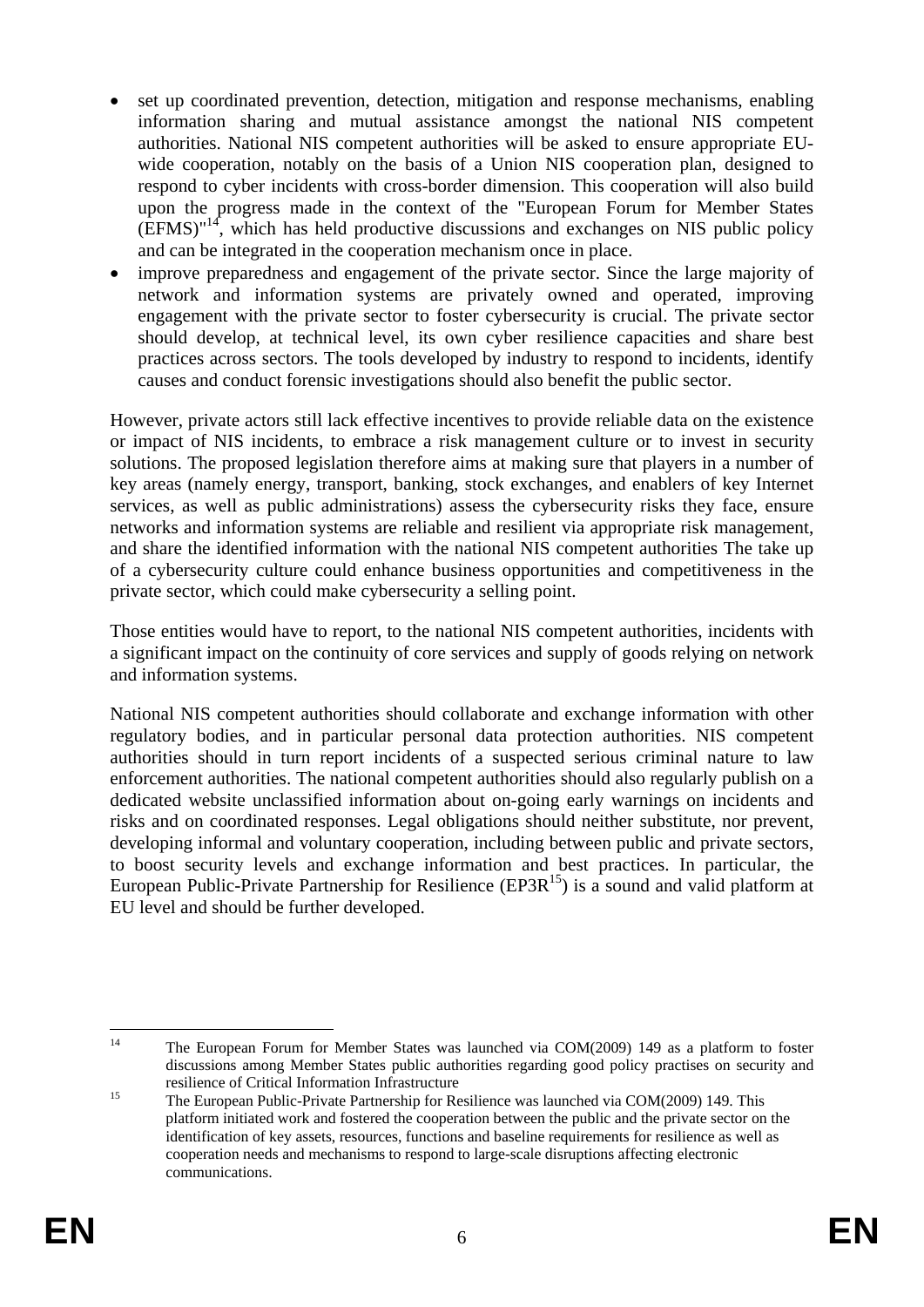The Connecting Europe Facility  $(CEF)^{16}$  would provide financial support for key infrastructure, linking up Member States' NIS capabilities and so making it easier to cooperate across the EU.

Finally, cyber incident exercises at EU level are essential to simulate cooperation among the Member States and the private sector. The first exercise involving the Member States was carried out in 2010 ("Cyber Europe 2010") and a second exercise, involving also the private sector, took place in October 2012 ("Cyber Europe 2012"). An EU-US table top exercise was carried out in November 2011 ("Cyber Atlantic 2011"). Further exercises are planned for the coming years, including with international partners.

## **The Commission will:**

- Continue its activities, carried out by the Joint Research Centre in close coordination with Member States authorities and critical infrastructure owners and operators, on identifiying NIS vulnerabilities of European critical infrastructure and encouraging the development of resilient systems.
- Launch an EU-funded pilot project<sup>17</sup> early in 2013 on **fighting botnets and malware,** to provide a framework for coordination and cooperation between EU Member States, private sector organisations such as Internet Service Providers, and international partners.

# **The Commission asks ENISA to:**

• Assist the Member States in developing strong **national cyber resilience capabilities**, notably by building expertise on security and resilience of industrial control systems, transport and energy infrastructure

Examine in 2013 the feasibility of Computer Security Incident Response Team(s) for Industrial Control Systems (ICS-CSIRTs) for the EU.

• Continue supporting the Member States and the EU institutions in carrying out regular **pan-European cyber incident exercises** which will also constitute the operational basis for the EU participation in international cyber incident exercises.

# **The Commission invites the European Parliament and the Council to:**

• Swiftly **adopt** the proposal for a Directive on a **common high level of Network and Information Security (NIS)** across the Union, addressing national capabilities and preparedness, EU-level cooperation, take up of risk management practices and information sharing on NIS.

## **The Commission asks industry to:**

• Take leadership in **investing** in a high level of cybersecurity and develop best practices and information sharing at sector level and with public authorities with the view of ensuring a strong and effective protection of assets and individuals, in

<sup>16</sup> [https://ec.europa.eu/digital-agenda/en/connec](https://ec.europa.eu/digital-agenda/en/connecting-europe-facility)ting-europe-facility. CEF Budget line 09.03.02 – Telecommunications networks (to promote the interconnection and interoperability of national public services on-line as well as access to such networks).<br><sup>17</sup> CIP-ICT PSP-2012-6, 325188. It has an overall budget of 15 Million Euro, with EU funding amounting

to 7.7 Million Euro.<br><sup>18</sup> http://www.trustindigitallife.eu/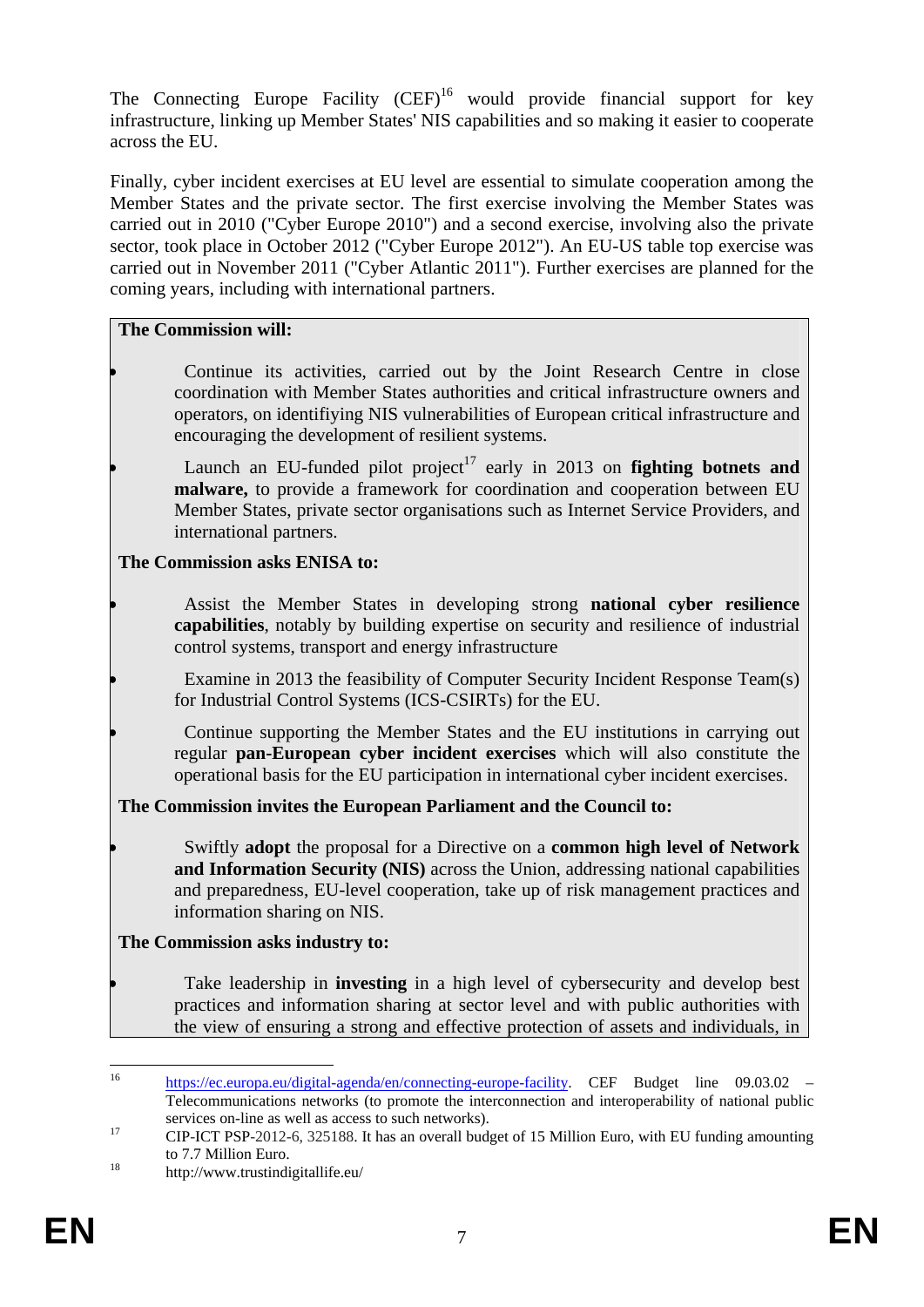particular through public-private partnerships like EP3R and Trust in Digital Life  $(TDL)^{18}$ .

#### **Raising awareness**

Ensuring cybersecurity is a common responsibility. End users play a crucial role in ensuring the security of networks and information systems: they need to be made aware of the risks they face online and be empowered to take simple steps to guard against them.

Several initiatives have been developed in recent years and should be continued. In particular, ENISA has been involved in raising awareness through publishing reports, organising expert workshops and developing public-private partnerships. Europol, Eurojust and national data protection authorities are also active in raising awareness. In October 2012, ENISA, with some Member States, piloted the "European Cybersecurity Month". Raising awareness is one of the areas the EU-US Working Group on Cybersecurity and Cybercrime<sup>19</sup> is taking forward, and is also essential in the context of the Safer Internet Programme<sup>20</sup> (focused on the safety of children online).

### **The Commission asks ENISA to:**

• Propose in 2013 a roadmap for a "Network and Information Security driving licence" as a voluntary certification programme to promote enhanced skills and competence of IT professionals (e.g. website administrators).

### **The Commission will:**

• Organise, with the support of ENISA, a cybersecurity **championship** in 2014, where university students will compete in proposing NIS solutions.

# The Commission invites the Member States<sup>21</sup> to:

- Organise a yearly **cybersecurity month** with the support of ENISA and the involvement of the private sector from 2013 onwards, with the goal to raise awareness among end users. A synchronised EU-US cybersecurity month will be organised starting in 2014.
- **Step up national efforts on NIS education and training,** by introducing: training on NIS in schools by 2014; training on NIS and secure software development and personal data protection for computer science students; and NIS basic training for staff working in public administrations.

## **The Commission invites industry to:**

• Promote cybersecurity **awareness at all levels**, both in business practices and in

<sup>19</sup> 19 This Working Group, established at the EU-US Summit in November 2010 (MEMO/10/597) is tasked

with developing collaborative approaches on a wide range of cybersecurity and cybercrime issues.<br><sup>20</sup> The Safer Internet Programme funds a network of NGOs active in the field of child welfare online, a network of law enforcement bodies who exchange information and best practices related to criminal exploitation of the Internet in dissemination of child sexual abuse material and a network of researchers who gather information about uses, risks and consequences of online technologies for children's lives.<br><sup>21</sup> Also with the involvement of relevant national authorities, including NIS competent authorities and

data protection authorities.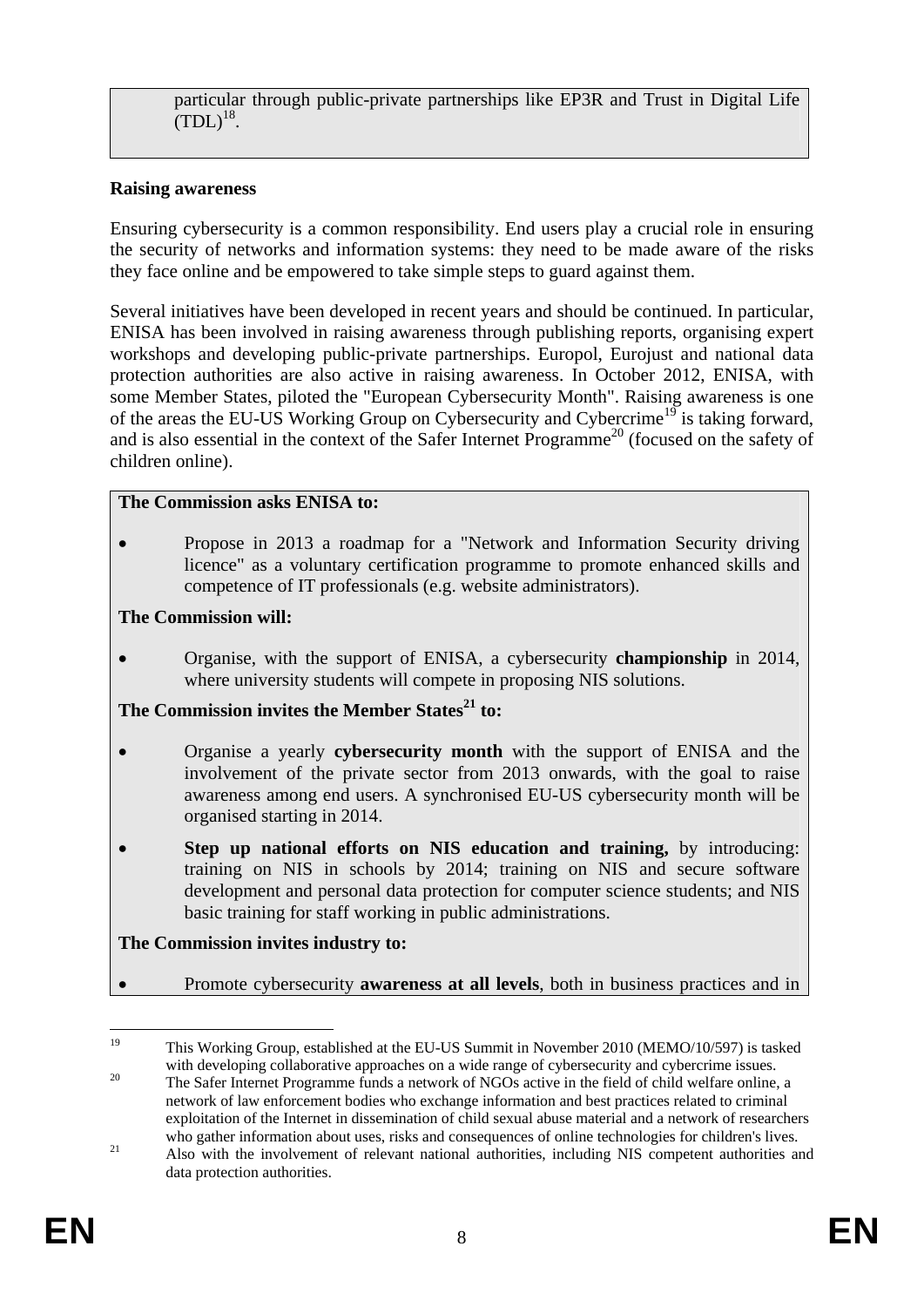the interface with customers. In particular, industry should reflect on ways to make CEOs and Boards more accountable for ensuring cybersecurity.

# **2.2. Drastically reducing cybercrime**

The more we live in a digital world, the more opportunities for cyber criminals to exploit. Cybercrime is one of the fastest growing forms of crime, with more than one million people worldwide becoming victims each day. Cybercriminals and cybercrime networks are becoming increasingly sophisticated and we need to have the right operational tools and capabilities to tackle them. Cybercrimes are high-profit and low-risk, and criminals often exploit the anonymity of website domains. Cybercrime knows no borders - the global reach of the Internet means that law enforcement must adopt a coordinated and collaborative crossborder approach to respond to this growing threat.

# **Strong and effective legislation**

The EU and the Member States need strong and effective legislation to tackle cybercrime. The Council of Europe Convention on Cybercrime, also known as the Budapest Convention, is a binding international treaty that provides an effective framework for the adoption of national legislation.

The EU has already adopted legislation on cybercrime including a Directive on combating the sexual exploitation of children online and child pornography<sup>22</sup>. The EU is also about to agree on a Directive on attacks against information systems, especially through the use of botnets.

### **The Commission will:**

- Ensure swift transposition and implementation of the cybercrime related directives.
- Urge those Member States that have not yet ratified the **Council of Europe's Budapest Convention on Cybercrime** to ratify and implement its provisions as early as possible.

## **Enhanced operational capability to combat cybercrime**

The evolution of cybercrime techniques has accelerated rapidly: law enforcement agencies cannot combat cybercrime with outdated operational tools. Currently, not all EU Member States have the operational capability they need to effectively respond to cybercrime. All Member States need effective national cybercrime units.

## **The Commission will:**

• Through its funding programmes<sup>23</sup>, support the Member States to **identify gaps and strengthen their capability** to investigate and combat cybercrime. The Commission will furthermore support bodies that make the link between

 $\mathfrak{D}$  $\frac{22}{23}$  Directive 2011/93/EU replacing Council Framework decision 2004/68/JHA

<sup>23</sup> For 2013, under the Prevention and Fight against Crime Programme (ISEC). After 2013, under the Internal Security Fund (new Instrument under MFF).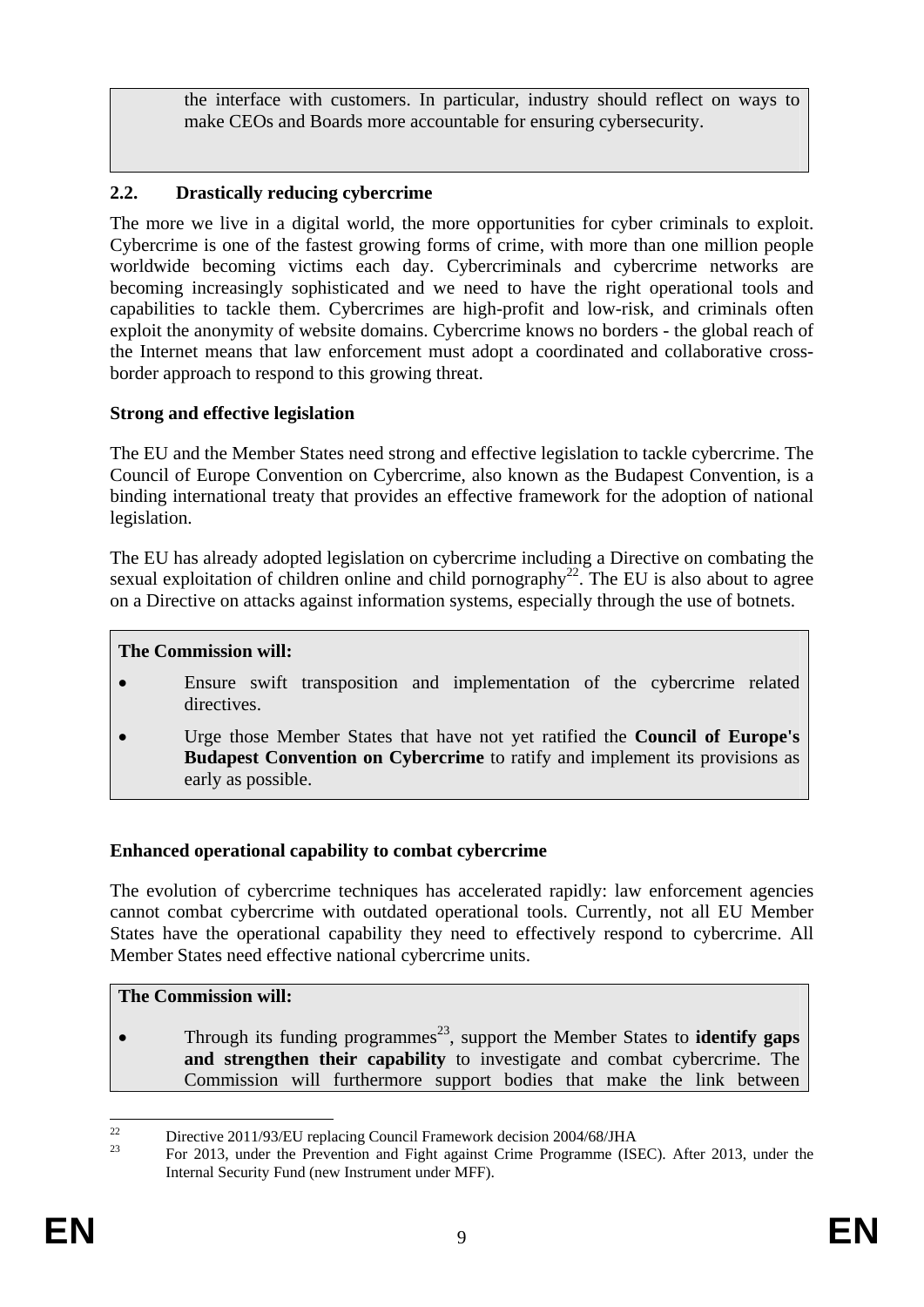research/academia, law enforcement practitioners and the private sector, similar to the on-going work carried out by the Commission-funded Cybercrime Centres of Excellence already set up in some Member States.

- Together with the Member States, coordinate efforts to identify best practices and best available techniques including with the support of JRC to fight cybercrime (e.g. with respect to the development and use of forensic tools or to threat analysis)
- Work closely with the recently launched **European Cybercrime Centre (EC3), within Europol and with Eurojust** to align such policy approaches with best practices on the operational side.

## **Improved coordination at EU level**

The EU can complement the work of Member States by facilitating a coordinated and collaborative approach, bringing together law enforcement and judicial authorities and public and private stakeholders from the EU and beyond.

### **The Commission will:**

- Support the recently launched **European Cybercrime Centre** (EC3) as the European focal point in the fight against cybercrime. The EC3 will provide analysis and intelligence, support investigations, provide high level forensics, facilitate cooperation, create channels for information sharing between the competent authorities in the Member States, the private sector and other stakeholders, and gradually serve as a voice for the law enforcement community $^{24}$ .
- Support efforts to increase accountability of registrars of domain names and ensure accuracy of information on website ownership notably on the basis of the Law Enforcement Recommendations for the Internet Corporation for Assigned Names and Numbers (ICANN), in compliance with Union law, including the rules on data protection.
- Build on recent legislation to continue strengthening the EU's efforts to tackle child sexual abuse online. The Commission has adopted a European Strategy for a Better Internet for Children<sup>25</sup> and has, together with EU and non-EU countries, , launched a **Global Alliance against Child Sexual Abuse Online<sup>26</sup>.** The Alliance is a vehicle for further actions from the Member States supported by the Commission and the EC3.

## **The Commission asks Europol (EC3) to:**

• Initially focus its analytical and operational support to Member States' cybercrime investigations, to help dismantle and disrupt cybercrime networks primarily in the

 $24$ 24 On 28 March 2012, the European Commission adopted a Communication "Tackling Crime in a Digital Age: Establishing a European Cybercrime Centre"<br>
COM(2012) 196 final<br>
<sup>26</sup> Council Conclusions on a Clabel Alliance against

<sup>26</sup> Council Conclusions on a Global Alliance against Child Sexual Abuse Online (EU-US Joint Statement) of  $7<sup>th</sup>$  and  $8<sup>th</sup>$  June 2012 and Declaration on the launch of the Global Alliance against Child Sexual [Abuse Online \(http://europa.eu/rapid/press-release\\_MEMO-12-944\\_en.htm\)](http://europa.eu/rapid/press-release_MEMO-12-944_en.htm)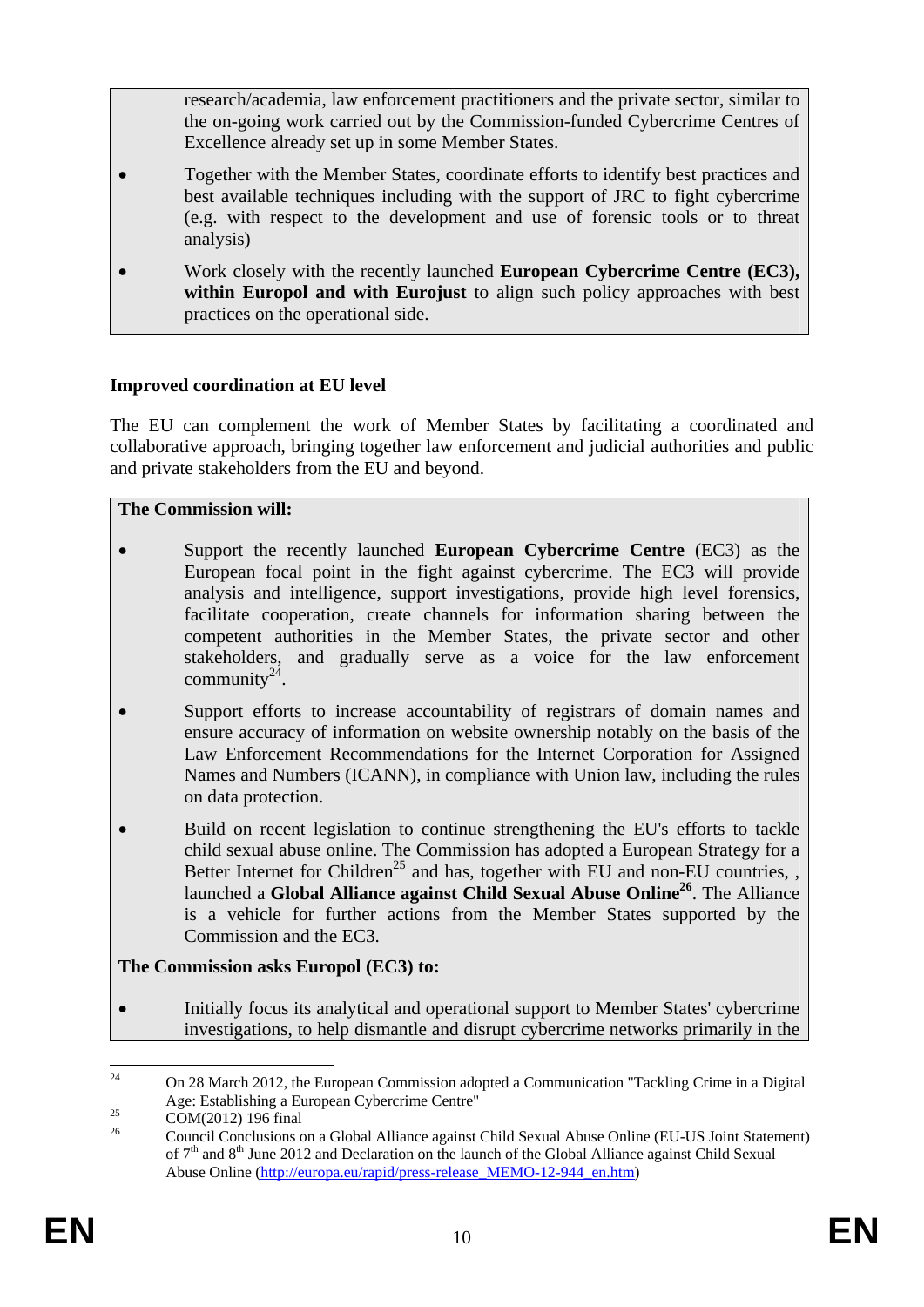areas of child sexual abuse, payment fraud, botnets and intrusion.

• On a regular basis produce strategic and operational reports on trends and emerging threats to identify priorities and target investigative action by cybercrime teams in the Member States.

# **The Commission asks the European Police College (CEPOL) in cooperation with Europol to:**

• Coordinate the design and planning of training courses to equip law enforcement with the knowledge and expertise to effectively tackle cybercrime.

# **The Commission asks Eurojust to:**

Identify the main obstacles to judicial cooperation on cybercrime investigations and to coordination between Member States and with third countries and support the investigation and prosecution of cybercrime both at the operational and strategic level as well as training activities in the field.

# **The Commission asks Eurojust and Europol (EC3) to:**

• Cooperate closely, inter alia through the exchange of information, in order to increase their effectiveness in combating cybercrime, in accordance with their respective mandates and competence.

•

# **2.3. Developing cyberdefence policy and capabilities related to the framework of the Common Security and Defence Policy (CSDP)**

Cybersecurity efforts in the EU also involve the cyber defence dimension. To increase the resilience of the communication and information systems supporting Member States' defence and national security interests, cyberdefence capability development should concentrate on detection, response and recovery from sophisticated cyber threats

Given that threats are multifaceted, synergies between civilian and military approaches in protecting critical cyber assets should be enhanced. These efforts should be supported by research and development, and closer cooperation between governments, private sector and academia in the EU. To avoid duplications, the EU will explore possibilities on how the EU and NATO can complement their efforts to heighten the resilience of critical governmental, defence and other information infrastructures on which the members of both organisations depend.

# **The High Representative will focus on the following key activities and invite the Member States and the European Defence Agency to collaborate:**

- Assess operational EU cyberdefence requirements and promote the development of EU cyberdefence capabilities and technologies to address all aspects of capability development - including doctrine, leadership, organisation, personnel, training, technology, infrastructure, logistics and interoperability;
- Develop the EU cyberdefence policy framework to protect networks within CSDP missions and operations, including dynamic risk management, improved threat analysis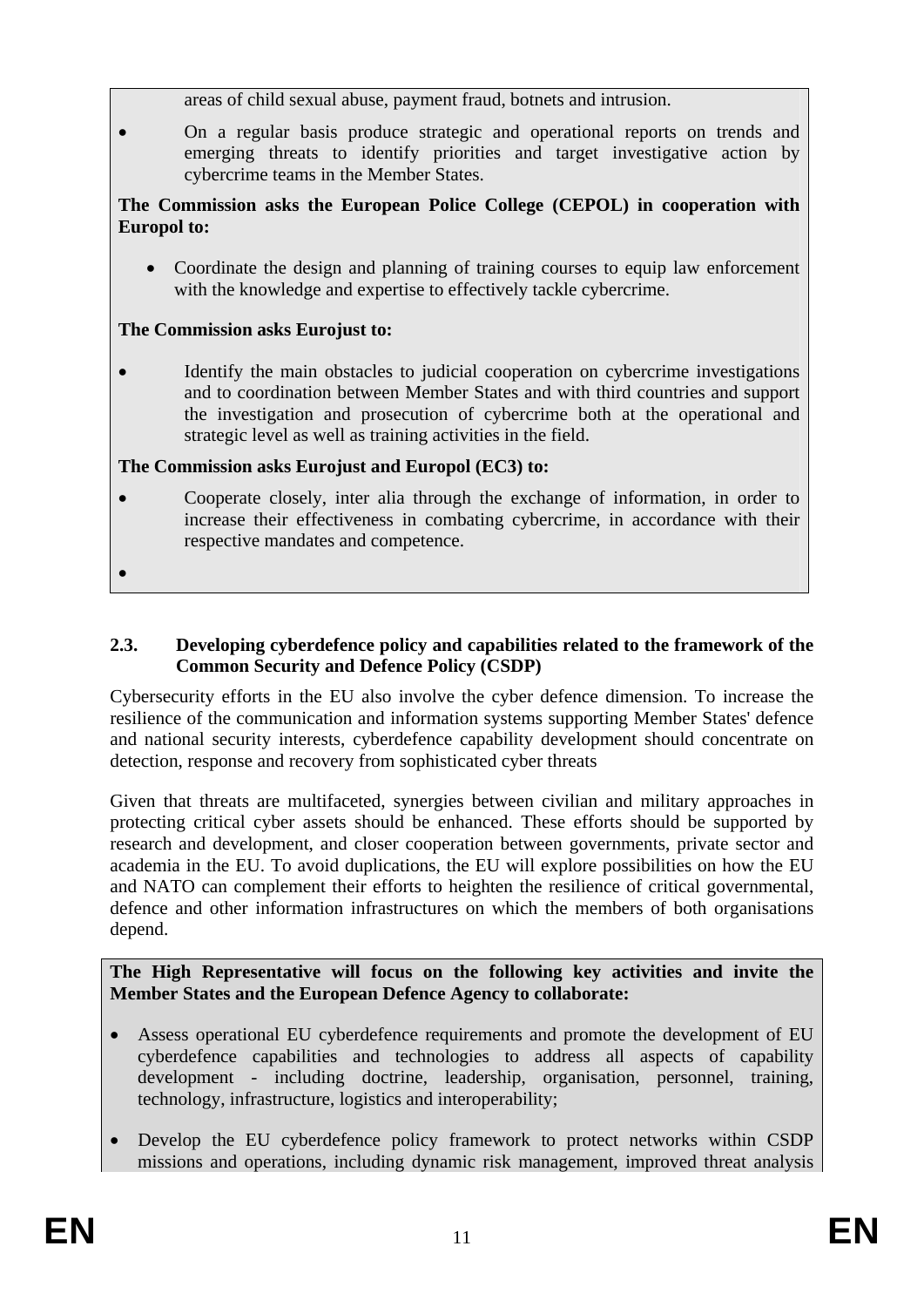and information sharing. Improve Cyber Defence Training & Exercise Opportunities for the military in the European and multinational context including the integration of Cyber Defence elements in existing exercise catalogues;

- Promote dialogue and coordination between civilian and military actors in the EU with particular emphasis on the exchange of good practices, information exchange and early warning, incident response, risk assessment, awareness raising and establishing cybersecurity as a priority
- Ensure dialogue with international partners, including NATO, other international organisations and multinational Centres of Excellence, to ensure effective defence capabilities, identify areas for cooperation and avoid duplication of efforts.

# **2.4. Develop industrial and technological resources for cybersecurity**

Europe has excellent research and development capacities, but many of the global leaders providing innovative ICT products and services are located outside the EU. There is a risk that Europe not only becomes excessively dependent on ICT produced elsewhere, but also on security solutions developed outside its frontiers. It is key to ensure that hardware and software components produced in the EU and in third countries that are used in critical services and infrastructure and increasingly in mobile devices are trustworthy, secure and guarantee the protection of personal data.

# **Promoting a Single Market for cybersecurity products**

A high level of security can only be ensured if all in the value chain (e.g. equipment manufacturers, software developers, information society services providers) make security a priority. It seems<sup>27</sup> however that many players still regard security as little more than an additional burden and there is limited demand for security solutions. There need to be appropriate cybersecurity performance requirements implemented across the whole value chain for ICT products used in Europe. The private sector needs incentives to ensure a high level of cybersecurity; for example, labels indicating adequate cybersecurity performance will enable companies with a good cybersecurity performance and track record to make it a selling point and get a competitive edge. Also, the obligations set out in the proposed NIS Directive would significantly contribute to step up business competitiveness in the sectors covered.

A Europe-wide market demand for highly secure products should also be stimulated. First, this strategy aims to increase cooperation and transparency about security in ICT products. It calls for the establishment of a platform, bringing together relevant European public and private stakeholders, to identify good cybersecurity practices across the value chain and create the favourable market conditions for the development and adoption of secure ICT solutions. A prime focus should be to create incentives to carry out appropriate risk management and adopt security standards and solutions, as well as possibly establish voluntary EU-wide certification schemes building on existing schemes in the EU and internationally. The Commission will promote the adoption of coherent approaches among the Member States to avoid disparities causing locational disadvantages for businesses.

Second, the Commission will support the development of security standards and assist with EU-wide voluntary certification schemes in the area of cloud computing, while taking in due

 $27$ 27 See the Commission Staff Working Document Impact Assessment accompanying the Commission proposal for a Directive on network and information security, Section 4.1.5.2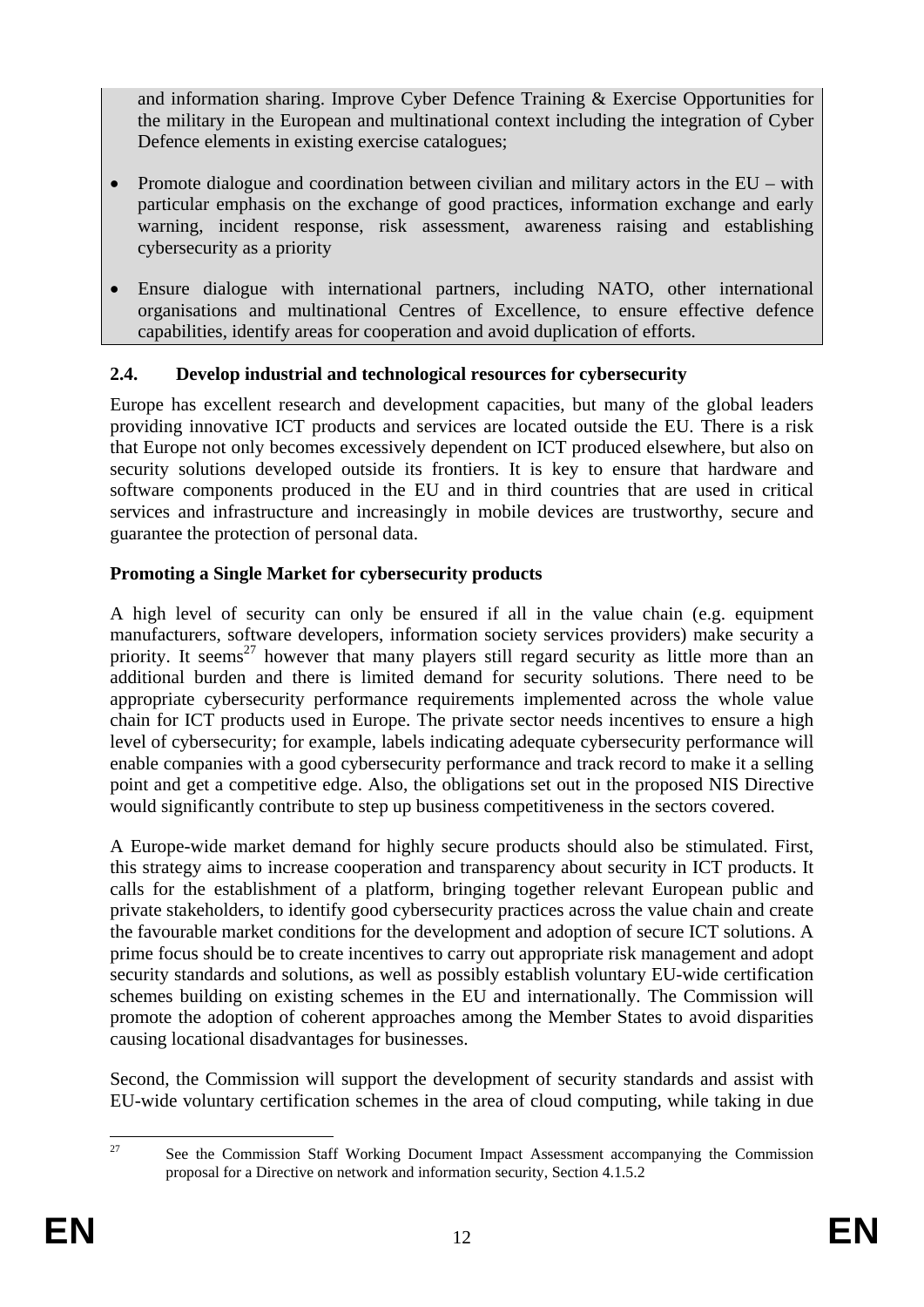account the need to ensure data protection. Work should focus on the security of the supply chain, in particular in critical economic sectors (Industrial Control Systems, energy and transport infrastructure). Such work should build on the on-going standardisation work of the European Standardisation Organisations (CEN, CENELEC and ETSI)<sup>28</sup>, of the Cybersecurity Coordination Group (CSCG) as well as on the expertise of ENISA, the Commission and other relevant players.

# **The Commission will**:

- Launch in 2013 a public-private **platform on NIS solutions** to develop incentives for the adoption of secure ICT solutions and the take-up of good cybersecurity performance to be applied to ICT products used in Europe.
- Propose in 2014 recommendations to ensure cybersecurity across the ICT value chain, drawing on the work of this platform
- Examine how major providers of ICT hardware and software could inform national competent authorities on detected vulnerabilities that could have significant security-implications.

# **The Commission asks ENISA to:**

• Develop, in cooperation with relevant national competent authorities, relevant stakeholders, International and European standardisation bodies and the European Commission Joint Research Centre, **technical guidelines and recommendations for the adoption of NIS standards and good practices** in the public and private sectors.

# **The Commission invites public and private stakeholders to:**

- Stimulate the development and adoption of industry-led **security standards**, technical norms and security-by-design and privacy-by-design principles by ICT product manufacturers and service providers, including cloud providers; new generations of software and hardware should be equipped with **stronger, embedded and user-friendly security** features.
- Develop industry-led standards for companies' performance on cybersecurity and improve the information available to the public by developing **security labels** or kite marks helping the consumer navigate the market.

# **Fostering R&D investments and innovation**

R&D can support a strong industrial policy, promote a trustworthy European ICT industry, boost the internal market and reduce European dependence on foreign technologies. R&D should fill the technology gaps in ICT security, prepare for the next generation of security challenges, take into account the constant evolution of user needs and reap the benefits of dual use technologies. It should also continue supporting the development of cryptography. This has to be complemented by efforts to translate R&D results into commercial solutions by providing the necessary incentives and putting in place the appropriate policy conditions.

 $28$ Particularly under the Smart Grids Standard M/490 for the first set of standards for a smart grid and reference architecture.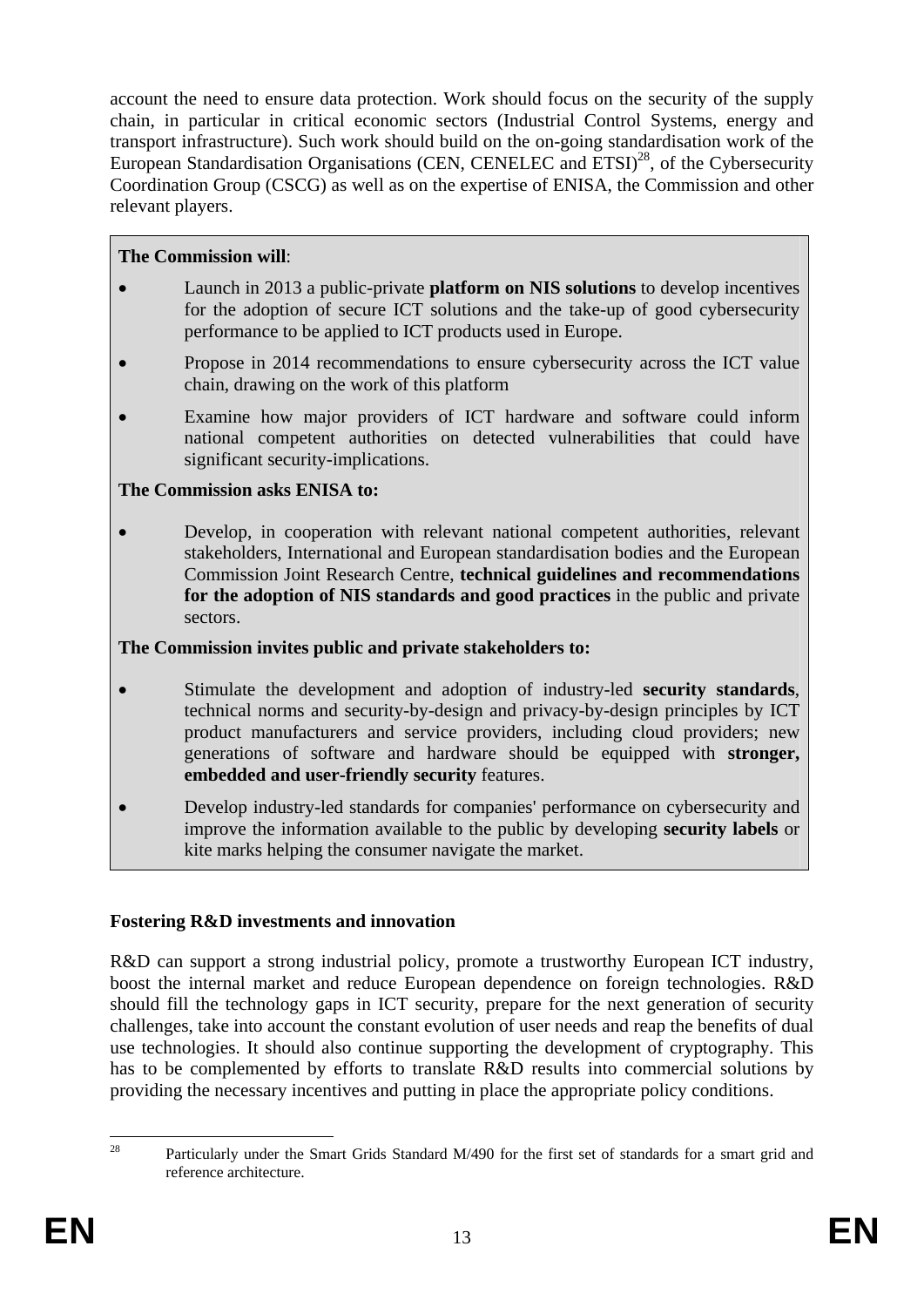The EU should make the best of the Horizon  $2020^{29}$  Framework Programme for Research and Innovation, to be launched in 2014. The Commission's proposal contains specific objectives for trustworthy ICT as well as for combating cyber-crime, which are in line with this strategy. Horizon 2020 will support security research related to emerging ICT technologies; provide solutions for end-to-end secure ICT systems, services and applications; provide the incentives for the implementation and adoption of existing solutions; and address interoperability among network and information systems. Specific attention will be drawn at EU level to optimising and better coordinating various funding programmes (Horizon 2020, Internal Security Fund, EDA research including European Framework Cooperation).

### **The Commission will:**

- Use Horizon 2020 to address a range of areas in ICT privacy and security, from R&D to innovation and deployment. Horizon 2020 will also develop tools and instruments to fight criminal and terrorist activities targeting the cyber environment.
- Establish mechanisms for better coordination of the research agendas of the European Union institutions and the Member States, and incentivise the Member States to invest more in R&D.

### **The Commission invites the Member States to:**

- Develop, by the end of 2013, good practices to use the **purchasing power of public administrations** (such as via public procurement) to stimulate the development and deployment of security features in ICT products and services.
- Promote early involvement of industry and academia in developing and coordinating solutions. This should be done by making the most of Europe's Industrial Base and associated R&D technological innovations, and be coordinated between the research agendas of civilian and military organisations;

## **The Commission asks Europol and ENISA to:**

• Identify emerging trends and needs in view of evolving cybercrime and cybersecurity patterns so as to develop adequate digital forensic tools and technologies.

## **The Commission invites public and private stakeholders to:**

• Develop, in cooperation with the insurance sector, **harmonised metrics for calculating risk premiums**, that would enable companies that have made investments in security to benefit from lower risk premiums.

#### **2.5. Establish a coherent international cyberspace policy for the European Union and promote EU core values**

Preserving open, free and secure cyberspace is a global challenge, which the EU should address together with the relevant international partners and organisations, the private sector and civil society.

 $29$ 29 Horizon2020 is the financial instrument implementi[ng the](http://ec.europa.eu/research/innovation-union/index_en.cfm) Innovation Union, a [Europe 2020 f](http://ec.europa.eu/europe2020/index_en.htm)lagship initiative aimed at securing Europe's global competitiveness. Running from 2014 to 2020, the EU's new Framework Programme for research and innovation will be part of the drive to create new growth and jobs in Europe.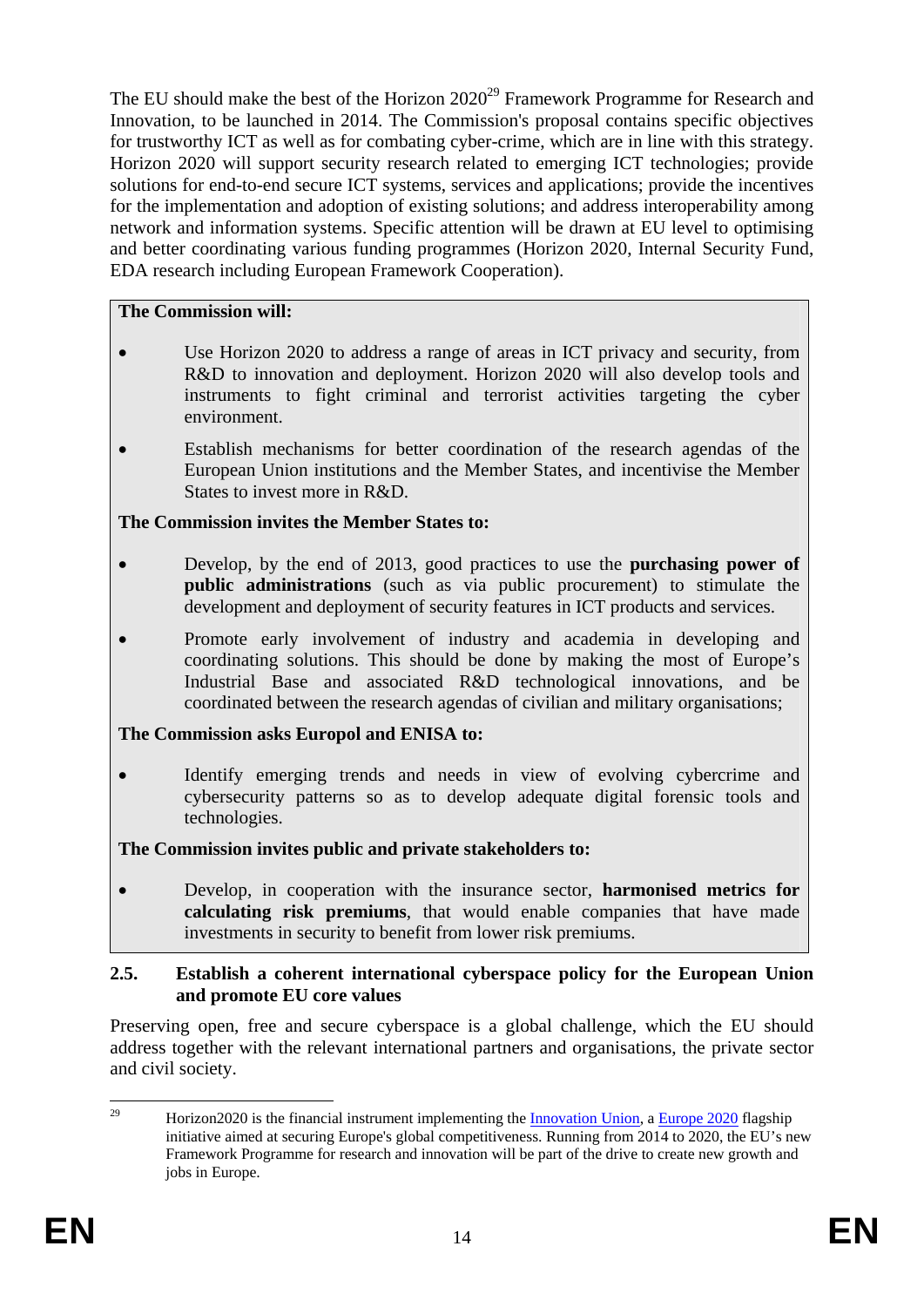In its international cyberspace policy, the EU will seek to promote openness and freedom of the Internet, encourage efforts to develop norms of behaviour and apply existing international laws in cyberspace. The EU will also work towards closing the digital divide, and will actively participate in international efforts to build cybersecurity capacity. The EU international engagement in cyber issues will be guided by the EU's core values of human dignity, freedom, democracy, equality, the rule of law and the respect for fundamental rights.

### **Mainstreaming cyberspace issues into EU external relations and Common Foreign and Security Policy**

The Commission, the High Representative and the Member States should articulate a coherent EU international cyberspace policy, which will be aimed at increased engagement and stronger relations with key international partners and organisations, as well as with civil society and private sector. EU consultations with international partners on cyber issues should be designed, coordinated and implemented to add value to existing bilateral dialogues between the EU's Member States and third countries. The EU will place a renewed emphasis on dialogue with third countries, with a special focus on like-minded partners that share EU values. It will promote achieving a high level of data protection, including for transfer to a third country of personal data. To address global challenges in cyberspace, the EU will seek closer cooperation with organisations that are active in this field such as the Council of Europe, OECD, UN, OSCE, NATO, AU, ASEAN and OAS. At bilateral level, cooperation with the United States is particularly important and will be further developed, notably in the context of the EU-US Working Group on Cyber-Security and Cyber-Crime.

One of the major elements of the EU international cyber policy will be to promote cyberspace as an area of freedom and fundamental rights. Expanding access to the Internet should advance democratic reform and its promotion worldwide. Increased global connectivity should not be accompanied by censorship or mass surveillance. The EU should promote corporate social responsibility<sup>30</sup>, and launch international initiatives to improve global coordination in this field.

The responsibility for a more secure cyberspace lies with all players of the global information society, from citizens to governments. The EU supports the efforts to define norms of behaviour in cyberspace that all stakeholders should adhere to. Just as the EU expects citizens to respect civic duties, social responsibilities and laws online, so should states abide by norms and existing laws. On matters of international security, the EU encourages the development of confidence building measures in cybersecurity, to increase transparency and reduce the risk of misperceptions in state behaviour.

The EU does not call for the creation of new international legal instruments for cyber issues.

The legal obligations enshrined in the International Covenant on Civil and Political Rights, the European Convention on Human Rights and the EU Charter of Fundamental Rights should be also respected online. The EU will focus on how to ensure that these measures are enforced also in cyberspace.

To address cybercrime, the Budapest Convention is an instrument open for adoption by third countries. It provides a model for drafting national cybercrime legislation and a basis for international co-operation in this field.

<sup>30</sup> 

<sup>30</sup> *A renewed EU strategy 2011-14 for Corporate Social Responsibility***;** COM(2011) 681 final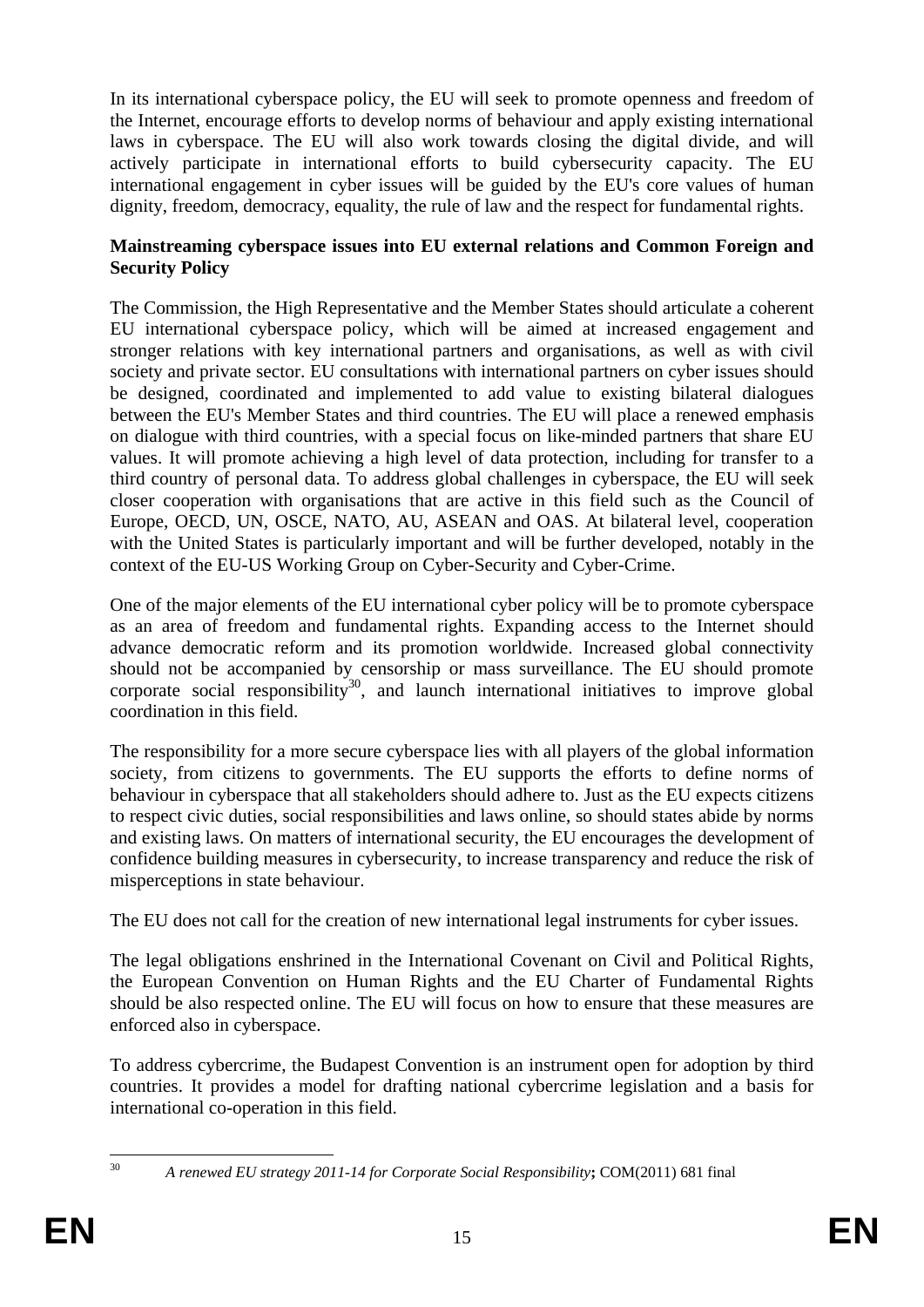If armed conflicts extend to cyberspace, International Humanitarian Law and, as appropriate, Human Rights law will apply to the case at hand. **Developing capacity building on cybersecurity and resilient information infrastructures in third countries** 

The smooth functioning of the underlying infrastructures that provide and facilitate communication services will benefit from increased international cooperation. This includes exchanging best practices, sharing information, early warning joint incident management exercises, and so on. The EU will contribute towards this goal by intensifying the on-going international efforts to strengthen Critical Information Infrastructure Protection (CIIP) cooperation networks involving governments and the private sector.

Not all parts of the world benefit from the positive effects of the Internet, due to a lack of open, secure, interoperable and reliable access. The European Union will therefore continue to support countries' efforts in their quest to develop the access and use of the Internet for their people, to ensure its integrity and security and to effectively fight cybercrime.

## **In cooperation with the Member States, the Commission and the High Representative will:**

- Work towards a coherent EU International cyberspace policy to increase engagement with key international partners and organisations, to mainstream cyber issues into CFSP, and to improve coordination of global cyber issues;
- Support the development of norms of behaviour and confidence building measures in cybersecurity. Facilitate dialogues on how to apply existing international law in cyberspace and promote the Budapest Convention to address cybercrime;
- Support the promotion and protection of fundamental rights, including access to information and freedom of expression, focusing on: a) developing new public guidelines on freedom of expression online and offline; b) monitoring the export of products or services that might be used for censorship or mass surveillance online; c) developing measures and tools to expand Internet access, openness and resilience to address censorship or mass surveillance by communication technology; d) empowering stakeholders to use communication technology to promote fundamental rights;
- Engage with international partners and organisations, the private sector and civil society to support global capacity-building in third countries to improve access to information and to an open Internet, to prevent and counter cyber threats, including accidental events, cybercrime and cyber terrorism, and to develop donor coordination for steering capacity-building efforts;
- Utilise different EU aid instruments for cybersecurity capacity building, including assisting the training of law enforcement, judicial and technical personnel to address cyber threats; as well as supporting the creation of relevant national policies, strategies and institutions in third countries;
- Increase policy coordination and information sharing through the international Critical Information Infrastructure Protection networks such as the Meridian network, cooperation among NIS competent authorities and others.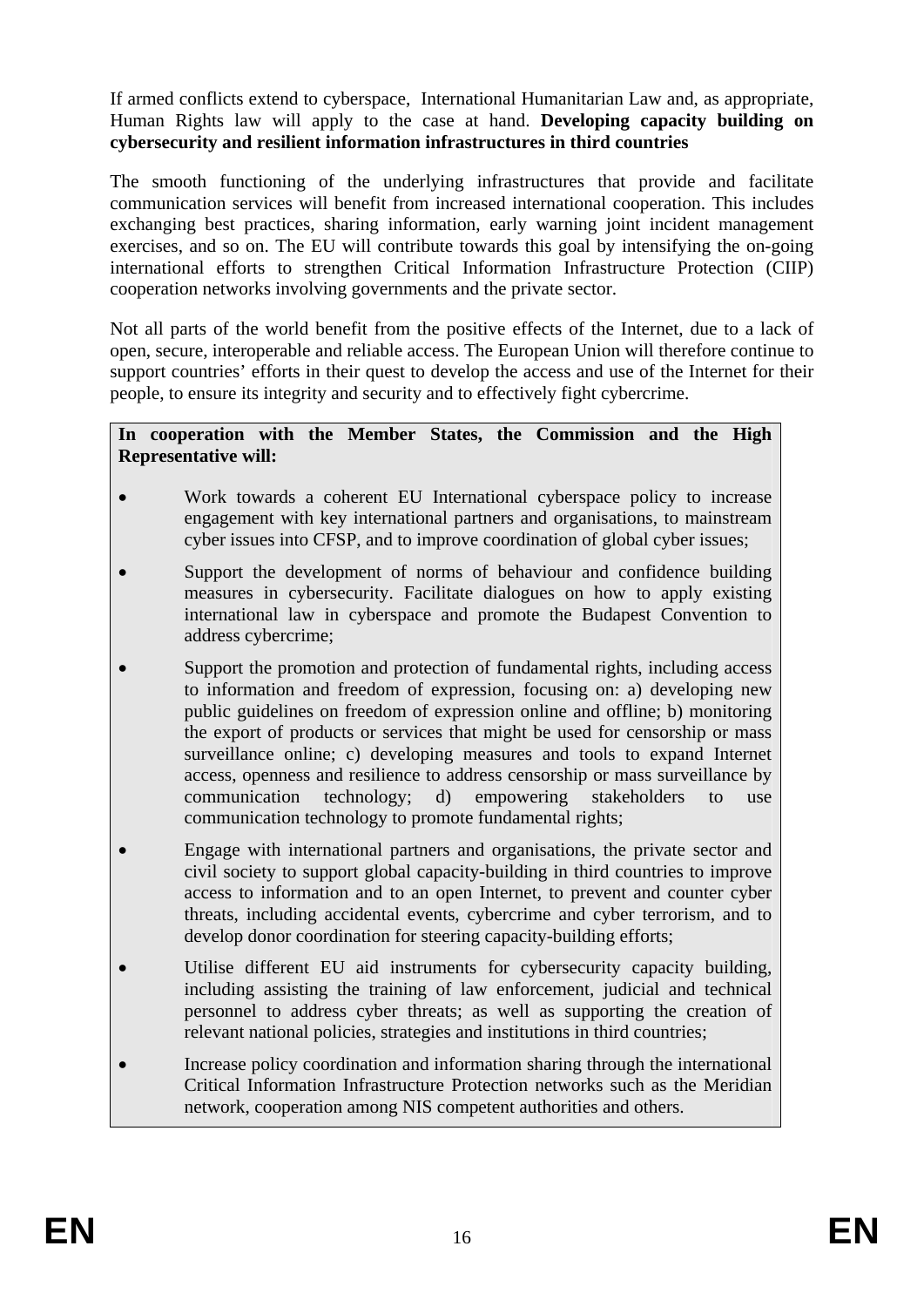## **3. ROLES AND RESPONSIBILITIES**

Cyber incidents do not stop at borders in the interconnected digital economy and society. All actors, from NIS competent authorities, CERTs and law enforcement to industry, must take responsibility both nationally and at EU-level and work together to strengthen cybersecurity. As different legal frameworks and jurisdictions may be involved, a key challenge for the EU is to clarify the roles and responsibilities of the many actors involved.

Given the complexity of the issue and the diverse range of actors involved, centralised, European supervision is not the answer. National governments are best placed to organise the prevention and response to cyber incidents and attacks and to establish contacts and networks with the private sector and the general public across their established policy streams and legal frameworks. At the same time, due to the potential or actual borderless nature of the risks, an effective national response would often require EU-level involvement. To address cybersecurity in a comprehensive fashion, activities should span across three key pillars— NIS, law enforcement, and defence—which also operate within different legal frameworks:



## **3.1. Coordination between NIS competent authorities/CERTs, law enforcement and defence**

# **National level**

Member States should have, either already today or as a result of this strategy, structures to deal with cyber resilience, cybercrime and defence; and they should reach the required level of capability to deal with cyber incidents. However, given that a number of entities may have operational responsibilities over different dimensions of cybersecurity, and given the importance of involving the private sector, coordination at national level should be optimised across ministries. Member States should set out in their national cybersecurity strategies the roles and responsibilities of their various national entities.

Information sharing between national entities and with the private sector should be encouraged, to enable the Member States and the private sector to maintain an overall view of different threats and get a better understanding of new trends and techniques used both to commit cyber-attacks and react to them more swiftly. By establishing national NIS cooperation plans to be activated in the case of cyber incidents, the Member States should be able to clearly allocate roles and responsibilities and optimise response actions.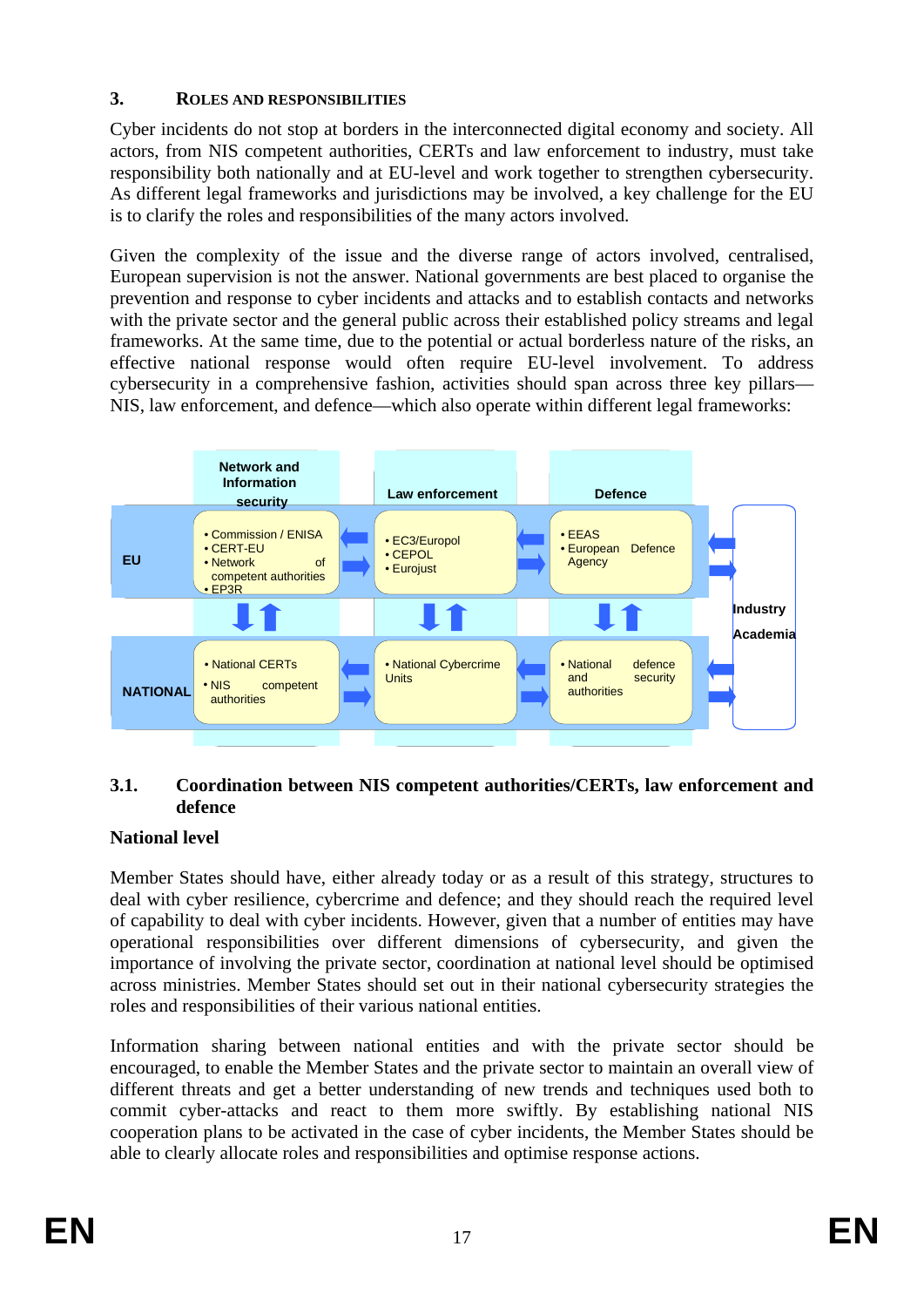# **EU level**

Just as at national level, there are at EU level a number of actors dealing with cybersecurity. In particular, the ENISA, Europol/EC3 and the EDA are three agencies active from the perspective of NIS, law enforcement and defence respectively. These agencies have Management Boards where the Member States are represented, and offer platforms for coordination at EU level.

Coordination and collaboration will be encouraged among ENISA, Europol/EC3 and EDA in a number of areas where they are jointly involved, notably in terms of trends analysis, risk assessment, training and sharing of best practices. They should collaborate while preserving their specificities. These agencies together with CERT-EU, the Commission and the Member States should support the development of a trusted community of technical and policy experts in this field.

Informal channels for coordination and collaboration will be complemented by more structural links. EU military staff and the EDA cyber defence project team can be used as the vector for coordination in defence. The Programme Board of Europol/EC3 will bring together among others the EUROJUST, CEPOL, the Member States $31$ , ENISA and the Commission, and offer the chance to share their distinct know-how and to make sure EC3's actions are carried out in partnership, recognising the added expertise and respecting the mandates of all stakeholders. The new mandate of ENISA should make it possible to increase its links with Europol and to reinforce links with industry stakeholders. Most importantly, the Commission's legislative proposal on NIS) would establish a cooperation framework via a network of national NIS competent authorities and address information sharing between NIS and law enforcement authorities.

## **International**

The Commission and the High Representative ensure, together with the Member States, coordinated international action in the field of cybersecurity. In so doing, the Commission and the High Representative will uphold EU core values and promote a peaceful, open and transparent use of cyber technologies. The Commission, the High Representative and the Member States engage in policy dialogue with international partners and with international organisations such as Council of Europe, OECD, OSCE, NATO and UN.

# **3.2. EU support in case of a major cyber incident or attack**

Major cyber incidents or attacks are likely to have an impact on EU governments, business and individuals. As a result of this strategy, and in particular the proposed directive on NIS, the prevention, detection and response to cyber incidents should improve and Member States and the Commission should keep each other more closely informed about major cyber incidents or attacks. However, the response mechanisms will differ depending on the nature, magnitude and cross-border implications of the incident.

If the incident has a serious impact on the business continuity, the NIS directive proposes that national or Union NIS cooperation plans be triggered, depending on the cross-border nature of the incident. The network of NIS competent authorities would be used in that context to share

 $\overline{31}$ 

<sup>31</sup> via representation within the EU Cybercrime Task Force, which is made up of the heads of the EU cybercrime Units of the Member States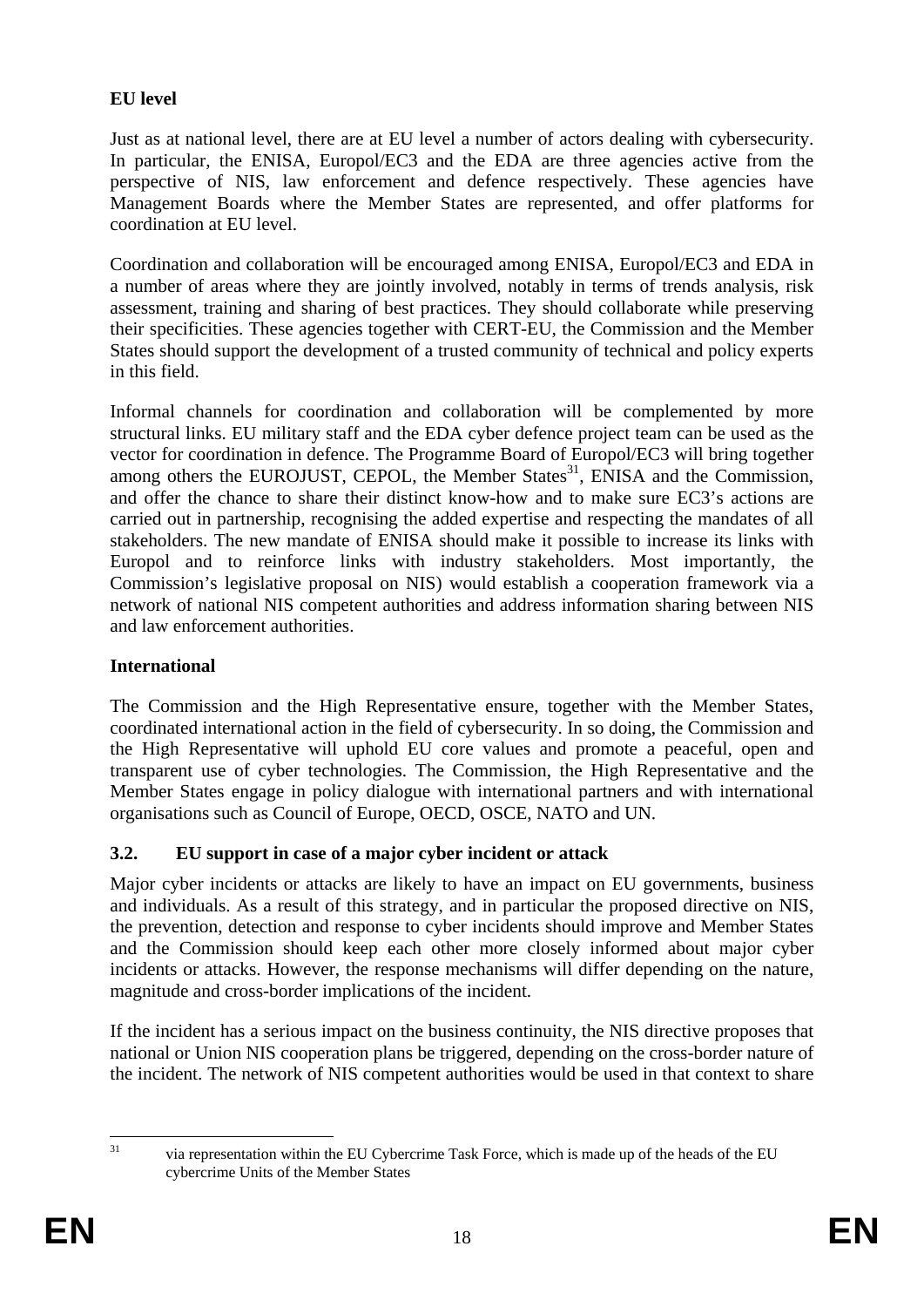information and support. This would enable preservation and/or restoration of affected networks and services.

If the incident seems to relate to a crime, Europol/EC3 should be informed so that they together with the law enforcement authorities from the affected countries – can launch an investigation, preserve the evidence, identify the perpetrators and ultimately make sure they are prosecuted.

If the incident seems to relate to cyber espionage or a state-sponsored attack, or has national security implications, national security and defence authorities will alert their relevant counterparts, so that they know they are under attack and can defend themselves. Early warning mechanisms will then be activated and, if required, so will crisis management or other procedures. A particularly serious cyber incident or attack could constitute sufficient ground for a Member State to invoke the EU Solidarity Clause (Article 222 of the Treaty on the Functioning of the European Union).

If the incident seems having compromised personal data, the national Data Protection Authorities or the national regulatory authority pursuant to Directive 2002/58/EC should be involved.

Finally, the handling of cyber incidents and attacks will benefit from contact networks and support from international partners. This may include technical mitigation, criminal investigation, or activation of crisis management response mechanisms.

## **4. CONCLUSION AND FOLLOW-UP**

This proposed cybersecurity strategy of the European Union, put forward by the Commission and the High Representative of the Union for Foreign Affairs and Security Policy, outlines the EU's vision and the actions required, based on strongly protecting and promoting citizens' rights, to make the EU's online environment the safest in the world. $32$ 

This vision can only be realised through a true partnership, between many actors, to take responsibility and meet the challenges ahead.

The Commission and the High Representative therefore invite the Council and the European Parliament to endorse the strategy and to help deliver the outlined actions. Strong support and commitment is also needed from the private sector and civil society, who are key actors to enhance our level of security and safeguard citizens' rights.

 $32$ The financing of the Strategy will occur within the foreseen amounts for each of the relevant policy areas (CEF, Horizon 2020, Internal Security Fund, CFSP and External Cooperation, notably the Instrument for Stability) as set out in the Commission's proposal for the Multi-Annual Financial Framework 2014-2020 (subject to the approval of the Budget Authority and the final amounts of the adopted MFF for 2014-2020). With regard to the need to ensure overall compatibility with the number of posts available to decentralised agencies and the sub-ceiling for decentralised agencies in each expenditure heading in the next MFF, the agencies (CEPOL, EDA ENISA, EUROJUST and EUROPOL/EC3) which are requested by this Communication to take on new tasks will be encouraged to do so in so far as the actual capacity of the agency to absorb growing resources has been established and all possibilities for redeployment have been identified.